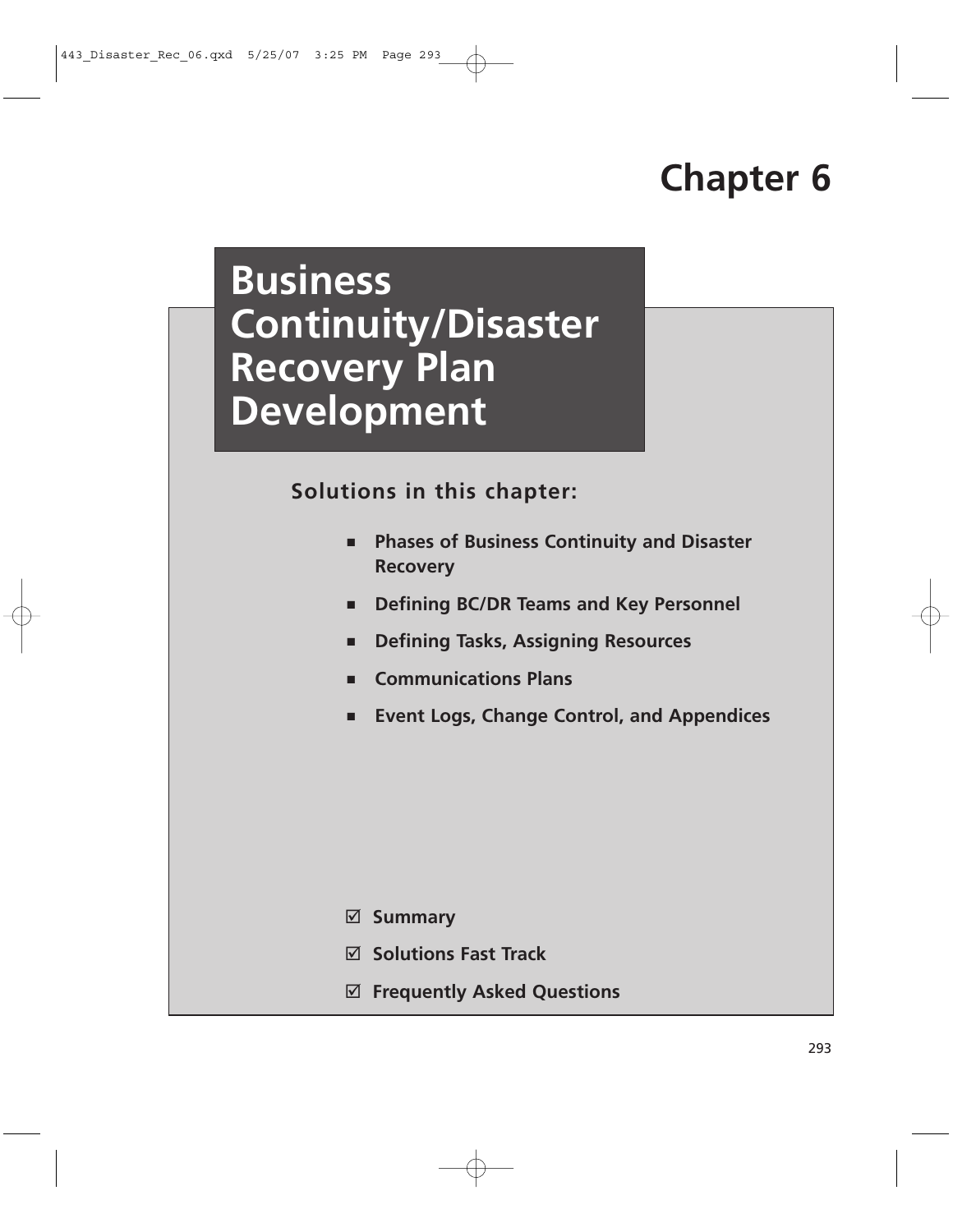## **Introduction**

The bulk of your work in developing your business continuity and disaster recovery plan is complete when you get to this point. Granted, you may be reading this book through from start to finish before developing your plan (recommended) and therefore you will have none of the actual work completed. However, things move quickly in the business world and there are some of you who are doing the work as you read each chapter. Either way, this is where everything comes together.The risk analysis you performed led you into your vulnerability assessment.That data helped you develop an assessment of the impact various risks would have on your business. Finally, you took all your data and identified mitigation strategies actions you could take to avoid, reduce, transfer, or accept the various risks you found. With that, you now have to develop a plan that takes your mitigation strategies and identifies both methods for implementing those strategies, and people, resources, and tasks needed to complete these activities.

In Chapter 7, we'll go over emergency activities including disaster response and business recovery, so we'll refer only briefly to those elements in this chapter where appropriate. In Chapter 8, we'll discuss training and testing and in Chapter 9, we'll discuss maintaining the plan.All of these are elements that should be included in your BC/DR plan as well.

The plan basically needs to state the risks, the vulnerabilities, and the potential impact to each of the mission-critical business functions. For each of these, there should be associated mitigation strategies. In some cases, there will be multiple mitigation strategies; in other cases, you may have elected to simply accept the risk. However, all of this should be clearly laid out in your documentation thus far. Next, you need to determine how and when those strategies are implemented and by whom.

Your work breakdown structure will look something like this:

- 1. Identify risks *(complete)*.
- 2. Assess vulnerability to risks *(complete)*.
- 3. Determine potential impact on business *(complete)*
- 4. Identify mission-critical business functions *(complete)*.
- 5. Develop mitigation strategies for mission-critical functions *(complete)*.
- 6. Develop teams.
- 7. Implement mitigation strategies.
- 8. Develop plan activation guidelines.
- 9. Develop plan transition guidelines.
- 10. Develop plan training, testing, auditing procedures.
- 11. Develop plan maintenance procedures.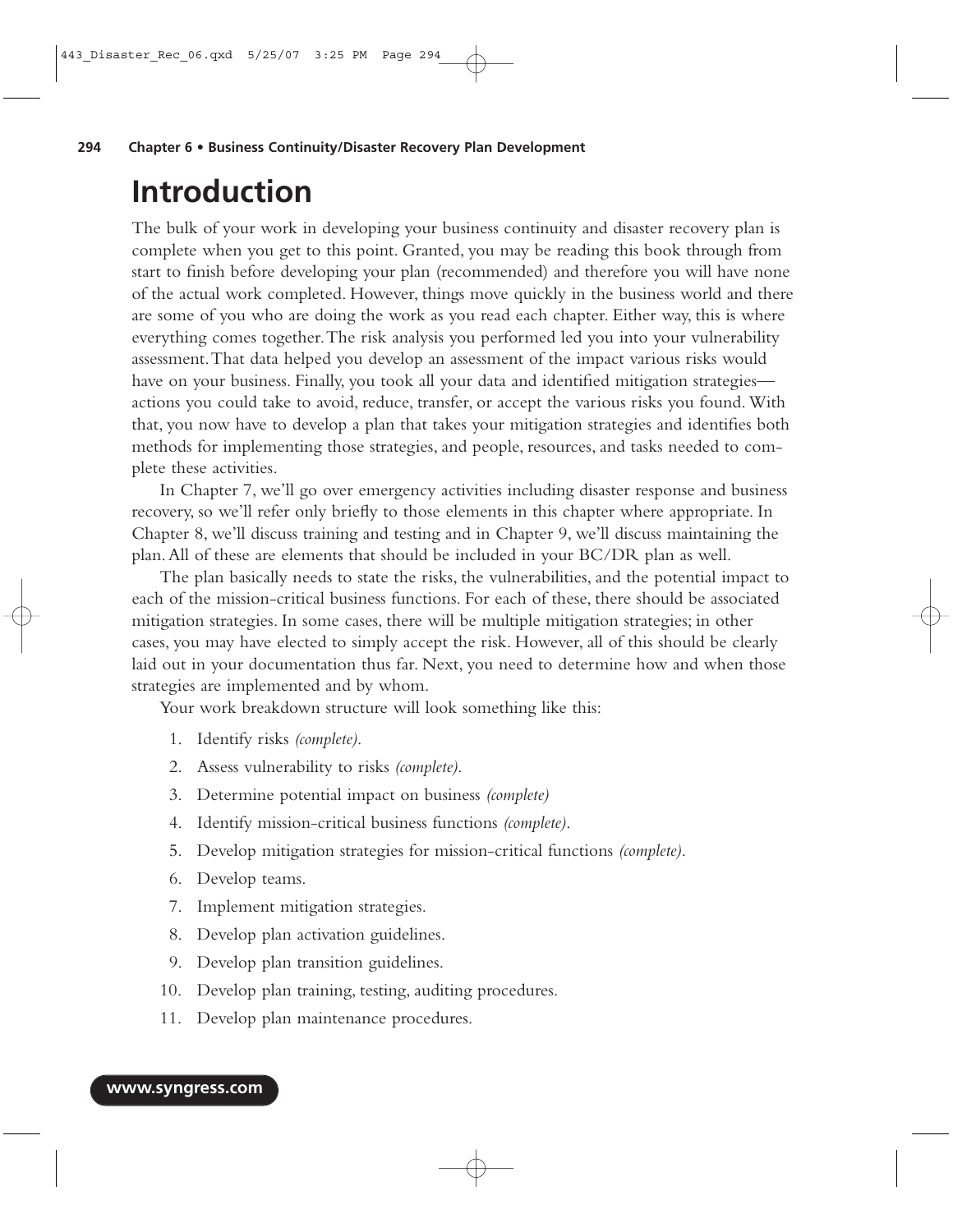As you can see from this simplified list, you should already have items one through five completed. We'll discuss developing teams in this chapter as it relates to carrying out the BC/DR plan, not the planning team that you should already have in place (and who hopefully have helped you accomplish tasks one through five). We'll cover developing plan activation and transition guidelines in this chapter before heading into Chapter 7.At the end of this chapter, you'll have items one through nine complete (or will understand how to complete them when you begin project work).

As with previous chapters, we'll begin with a review of where we are in this process (see Figure 6.1). Creating the BC/DR plan entails putting together the information you've developed so far and adding a bit more detail. We'll create the BC/DR plan document in this chapter, but keep in mind we'll have to circle back later to add detail that we develop in upcoming chapters.

#### **Figure 6.1** Project Progress



## **Phases of the Business Continuity and Disaster Recovery**

Hopefully you'll never need to put your BC/DR plan into action, despite all the hard work you put into it. If you do need to use your plan, however, you'll need to have clear and specific guidelines for how and when to implement it. Let's begin with a quick look at the phases of the plan: activation, disaster recovery, business resumption or business continuity, and transition to normal operations.

## Activation Phase

The activation phase of your BC/DR plan addresses the time during and immediately after a business disruption. In this section of your plan, you need to define when your BC/DR plan will be activated and in what manner.You don't want to activate your plan for every little glitch your business runs into, so you'll need to develop a clear set of parameters that you can use to determine if or when to activate your BC/DR plan. In addition, you will need to define how your plan is activated, including who has the authority to activate it and what steps that person (or persons) will take to initiate BC/DR activities.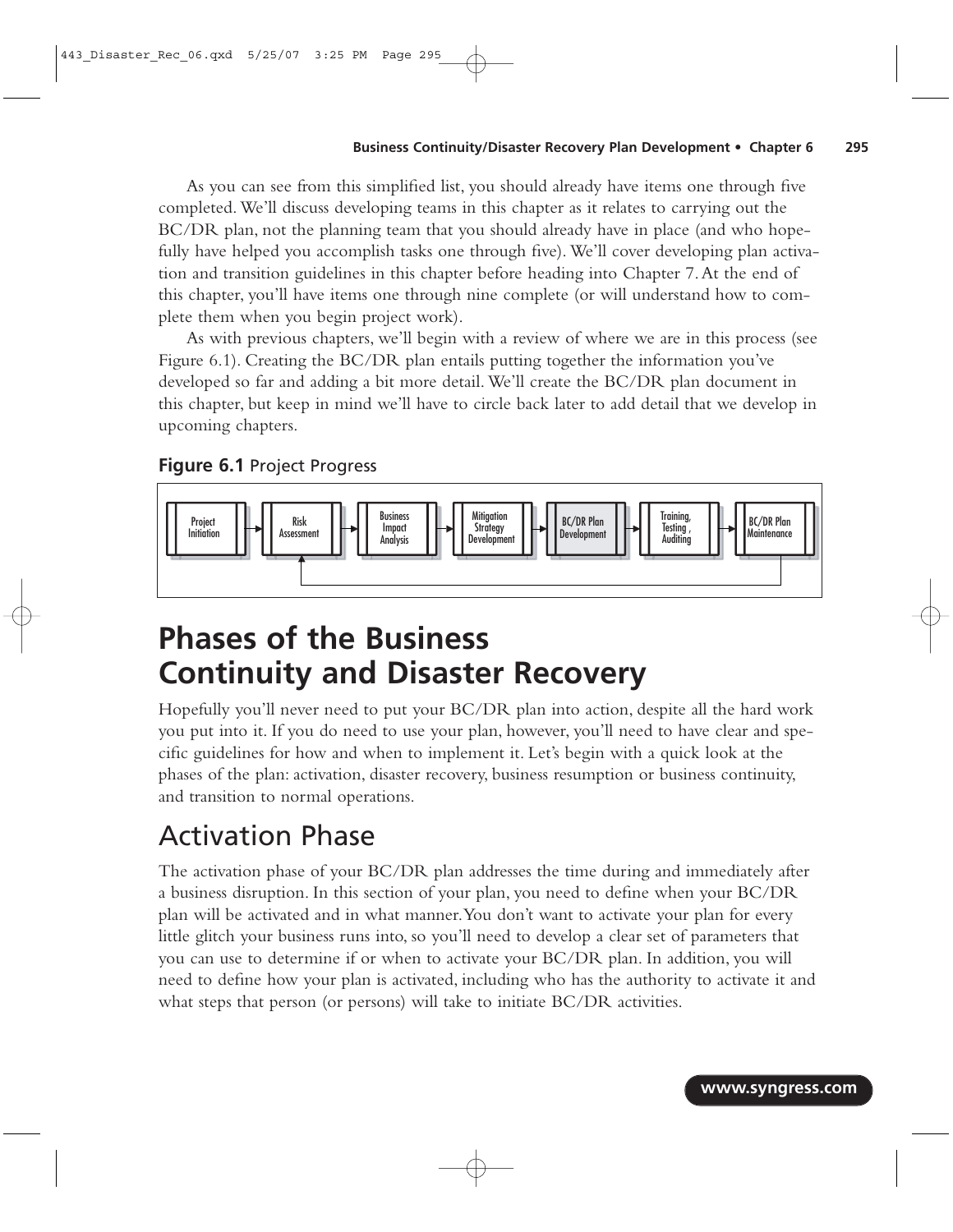

#### **Figure 6.2** Phases of Business Continuity and Disaster Recovery

Activation includes initial response and notification, problem assessment and escalation, disaster declaration, and plan implementation.After you have begun implementing the plan, you proceed into the recovery phase, as shown in Figure 6.2.

It is in this activation phase that you should define various disaster or disruption levels so that you know when, if, and how to implement your plan. For example, if you experience a network security breach, you'll have to activate different phases of your plan than if the server room is flooded.Therefore, defining various disaster types and levels is important in understanding what should trigger the implementation of BC/DR plans.You may choose to use a three-level rating system, as described here. However, make sure that whatever system you devise, it's tailored to your specific business configuration and that it gives you the guidance you'd need to make these crucial decisions based on predetermined and agreed-upon criteria.

#### Major Disaster or Disruption

The possibility or likelihood of this type of disaster occurring is low but the business impact is extremely high.This event disrupts all or most of the normal business operations of the company and all or most of its critical business processes.The disruptions occur because all or a majority of systems and equipment have failed or are inaccessible.This includes destruction to the entire facility; a major portion of the facility; or entire networks, subnets, or sections of the business. Once you've defined what this level of disaster or disruption entails, you should define the process for determining which parts of your BC/DR plan should be activated and which team members should be called upon. We'll discuss triggers more in a moment; for now you should attempt to define the business systems, mission-critical functions, and major operations that when affected would cause a major disruption.This will help you develop appropriate triggers to determine when and how to activate your BC/DR plan.

### Intermediate Disaster or Disruption

An intermediate disaster is likely to occur more frequently than a major disaster, but less frequently than a minor disaster (hence the "intermediate" designation). Its impact will be less than a major and more than a minor event.This type of disruption or disaster interrupts or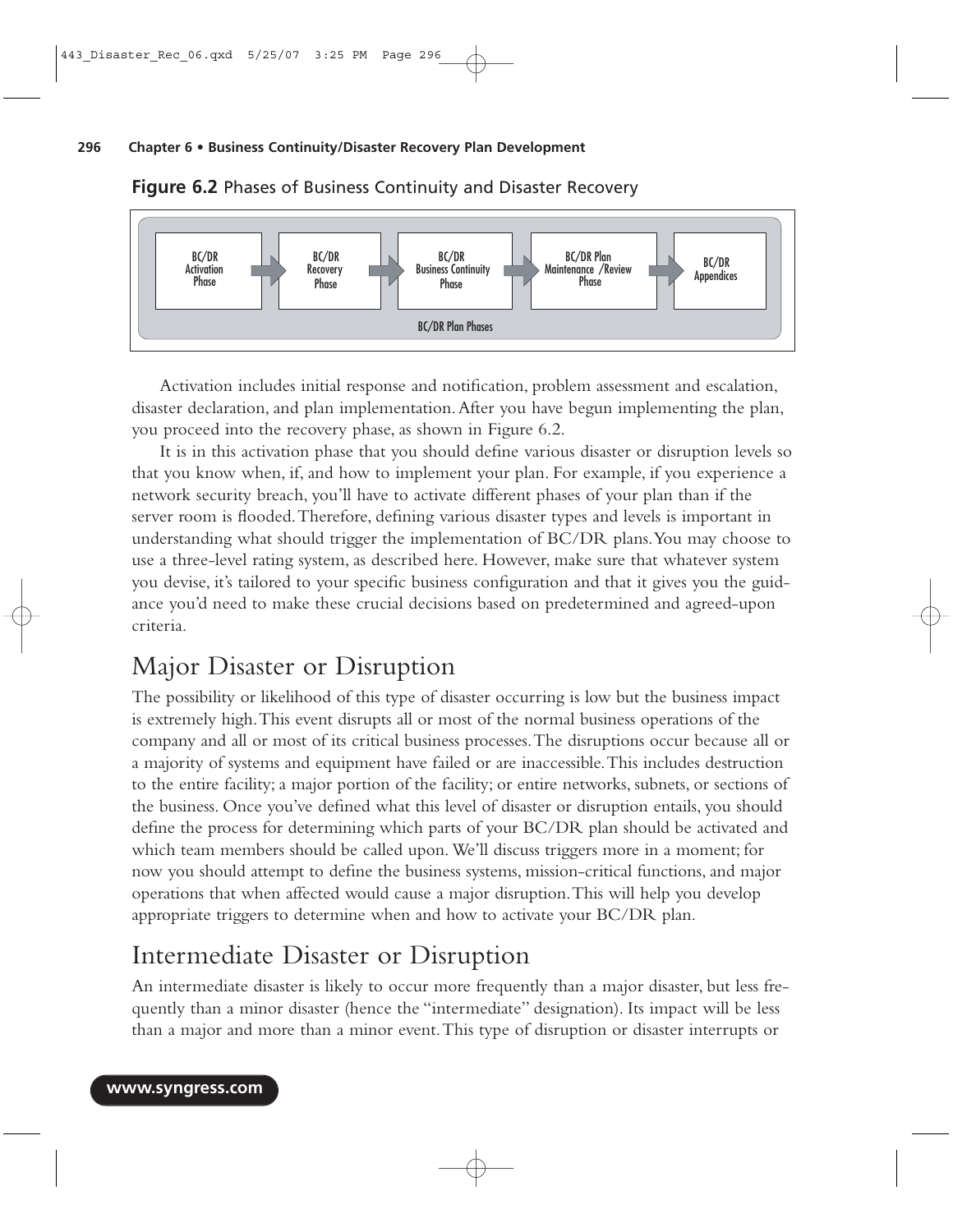impacts one or more mission-critical functions or business units, but not all of them. Operations will experience significant disruption, entire systems or multiple systems may fail or be unavailable, but not all of them.An intermediate event could include a fire or flood in the building that impacts IT systems and equipment, structural damage to part of the building where critical operations occur or where vital equipment is located.As with the other two levels of disruption, it's important to define not only what each tier consists of but which parts of the BC/DR plan should be activated and which team members should begin implementing BC/DR activities.As with a major disruption, clearly delineate which systems, functions, and operations would be impacted to earn an intermediate designation so you can define triggers that will address these types of situations.

### Minor Disaster or Disruption

Minor disruptions occur every day in the business world and rarely, if ever, are BC/DR plans called into action.The likelihood of a minor event occurring is high, the associated disruption is low.The effects typically are isolated to one component, one system, one business function, or just one segment of a critical business function. Normal operations can often continue, almost uninterrupted, in the face of a minor disruption. Critical business functions still occur for some period of time after this type of disruption.The failure of a single system or service can typically be addressed during the normal course of business. For example, the failure of a single server, system disk, or phone system is problematic but usually does not require the activation of a BC/DR plan.There may be examples, however, where minor disruptions should be addressed by the activation of part of a BC/DR plan. If that is the case, be sure to clearly identify those disruptions along with which sections of the BC/DR plan should be implemented when and by whom.

## Activating BC/DR Teams

Clearly, the BC/DR plan cannot activate itself, someone or a team of people need to make appropriate assessments of the situation and make a determination as to whether or not to activate the plan or portions thereof.Therefore, it's also important to create and maintain various BC/DR teams that handle the response to the business disruption by implementing appropriate sections of the BC/DR plan. We'll discuss the makeup of these teams later in this chapter, but for now we'll list some of the BC/DR teams you may want to define and populate as you continue in this planning process.

- Crisis management team
- Damage assessment team
- Notification team
- Emergency response team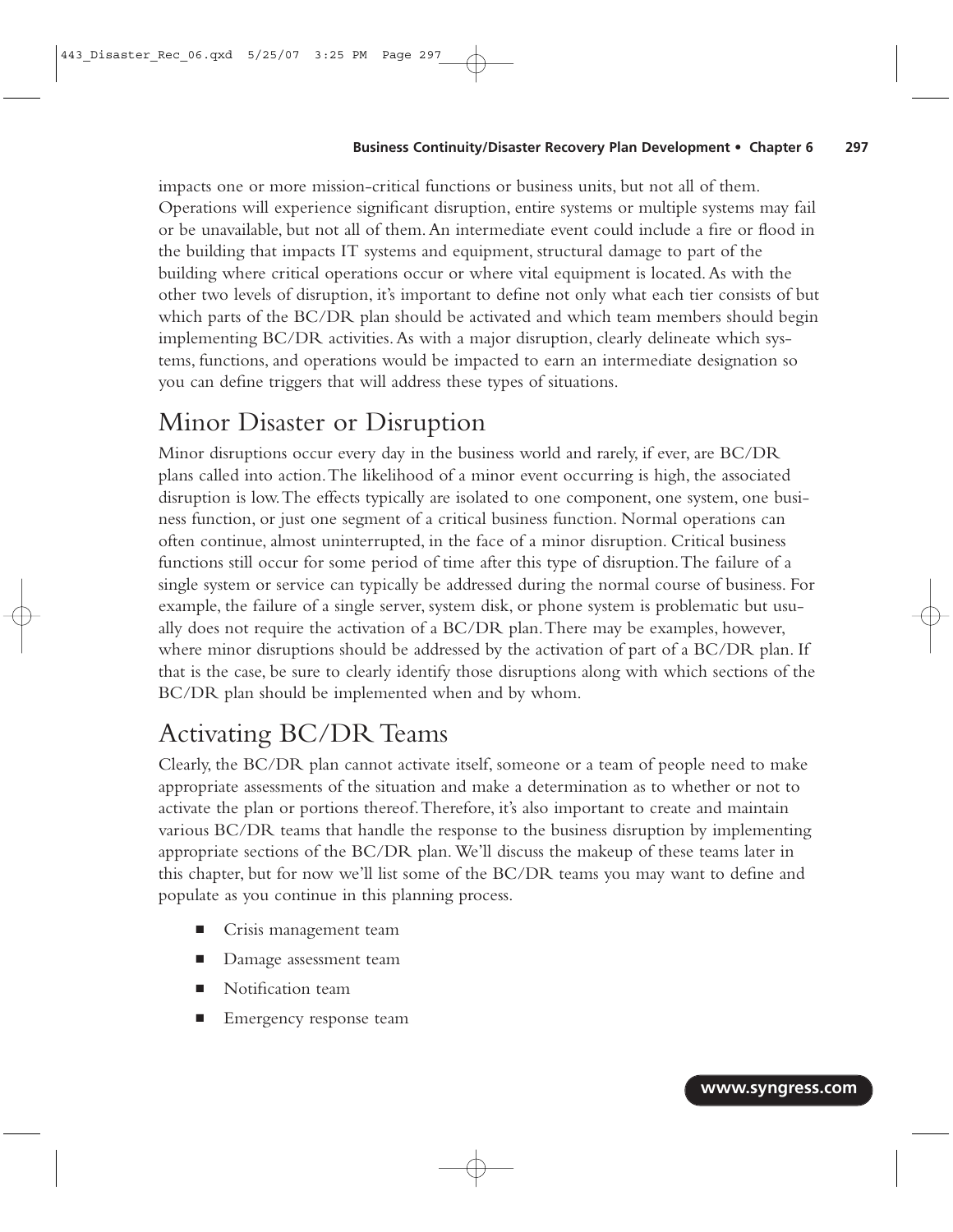- Business continuity coordinator or lead
- Crisis communication team
- Resource and logistics team
- Risk assessment manager

Depending on the size and nature of your company, you may or may not need some of these functions. It's also possible that one person may fill one or more roles if you're working in a small company. We'll discuss these roles in more detail in a section coming up later in this chapter.

### Developing Triggers

If you're familiar with project management, you're probably familiar with triggers.Typically, risks and triggers are identified so that if a project risk occurs, a trigger defines when an alternate plan or method should be implemented.The same is true here. If you are going to implement your plan, you'll need to define how and when that should occur—those are your triggers. For example, if you use the three categories of major, intermediate, and minor, you'll need to define what actions are taken in each case. Each level of disruption should have clearly defined triggers. Let's look at a hypothetical example.You're the IT manager of a small firm and the head of the BC/DR team. You're at home one evening just sitting down to dinner when one of the data processing operators who works until 9 P.M. calls you. She reports that there was a fire in the building, it's been evacuated, and the fire department is on the scene.You ask her a series of questions and ascertain that the fire seems to have been contained relatively quickly but that some of the networking gear may have been damaged either by the fire or by the fire containment efforts. She believes the server room is in tact but she's not sure. If you have clearly defined triggers in place, you may determine that this appears to be either a minor or an intermediate disruption and that you should most likely activate a portion of your BC/DR plan.The trigger might be defined as a series of steps such as:

- 1. Business disruption event has occurred.
- 2. Disruption to business operations has occurred.
- 3. Initial assessment by employees on the scene indicates intermediate level damage, including the following:
	- A portion of the network is or may be out of service.
	- One or more critical servers are or may be out of service.
	- A portion of the physical facility has been impacted by the disruption.
	- It is likely employees will not be able to resume normal operations within two hours.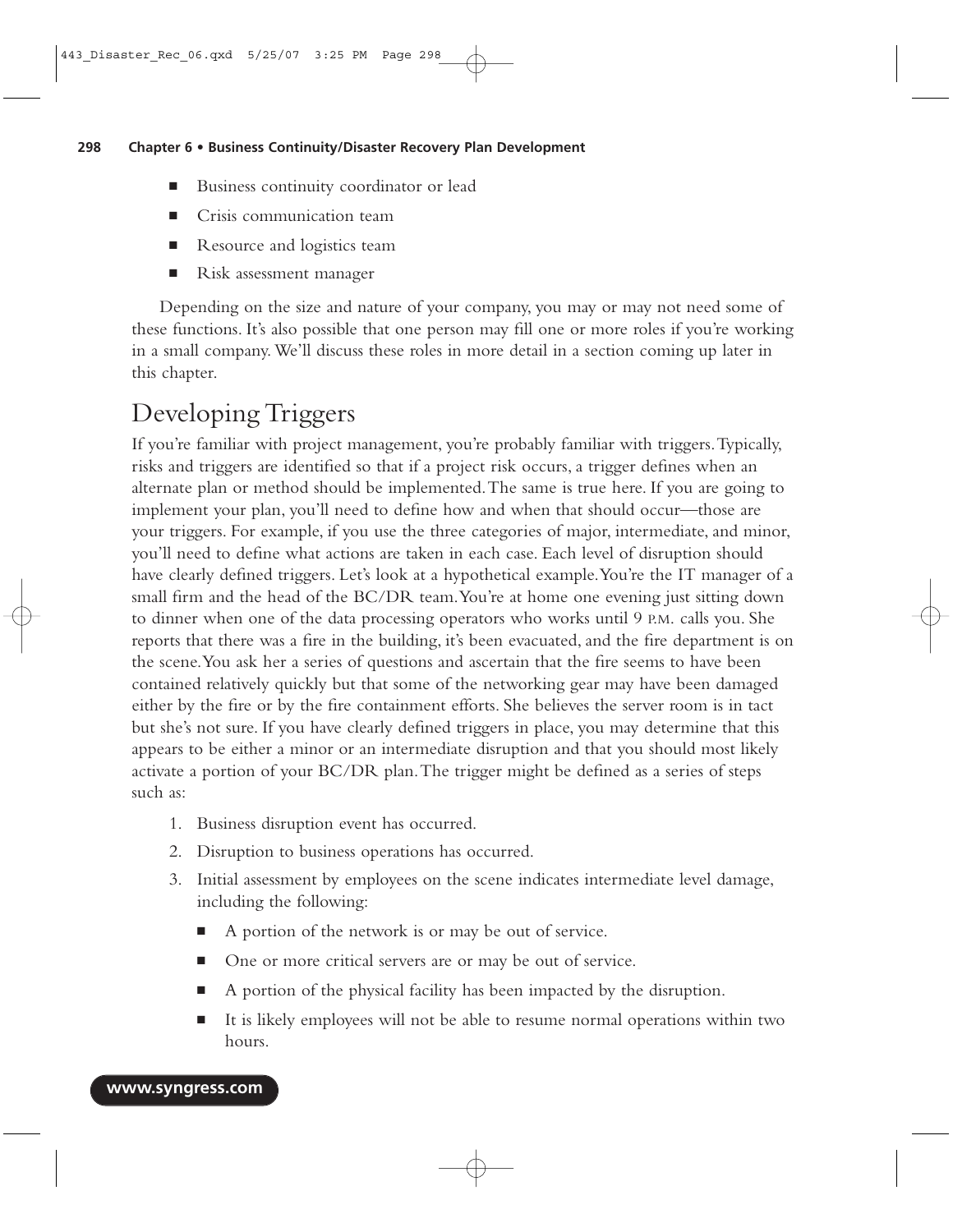This is an example of a trigger you could define for intermediate types of events.As you've done previously, using scenarios helps you define these elements more clearly. By defining three statements and four attributes, you have a good understanding of whether or not to activate the BC/DR plan for intermediate outages.You also have a defined timeline—if normal business operations cannot resume within two hours.This should be tied to your overall maximum tolerable downtime (MTD) and other recovery metrics developed earlier. If your MTD is 24 hours, an intermediate disruption might be something that will disrupt normal operations for two to six hours.You and your team will need to define these various windows, but be sure to tie your triggers to your recovery metrics.

Your intermediate activation steps are related to the trigger. Once you know you should activate your plan, you should define the immediate steps to be taken.This helps remove any uncertainty about next steps and helps begin a focused response effort.An example of the first steps for an intermediate disruption is shown here.

- 1. If a disruption appears to be **intermediate** on initial assessment, within two hours:
	- Attempt to gather information from the emergency responders, if appropriate.
	- Activate the damage assessment team.
	- Notify the crisis management team to be on standby notice.
- 2. After two hours from event notification, gather initial evaluation from damage assessment team.
- 3. After three hours, notify crisis management team of next steps (stand down, fully activate).
- 4. Within three hours of event notification, BC/DR plan should be implemented if assessment indicates intermediate or major disruption.

Notice, though, that our description of the actual disruption levels includes trigger information. How many systems are impacted? How extensive is the damage? The more clearly you can define these details, the more precise your triggers will be, and this will help you determine if and when to activate your plan. Spend time clearly defining the circumstances that will warrant plan activation at the various levels you've defined and also spend time defining initial steps to be taken in each phase so that you have checklists of next steps. We'll provide additional checklists you can use as starting points for your own lists when we go over disaster recovery steps in the next chapter as well as in the appendix materials at the end of this book.

#### Transition Trigger—Activation to Recovery

Another trigger to define is when to move from one phase to another. In this case, that means when to move from the activation phase to the recovery phase.This transition is one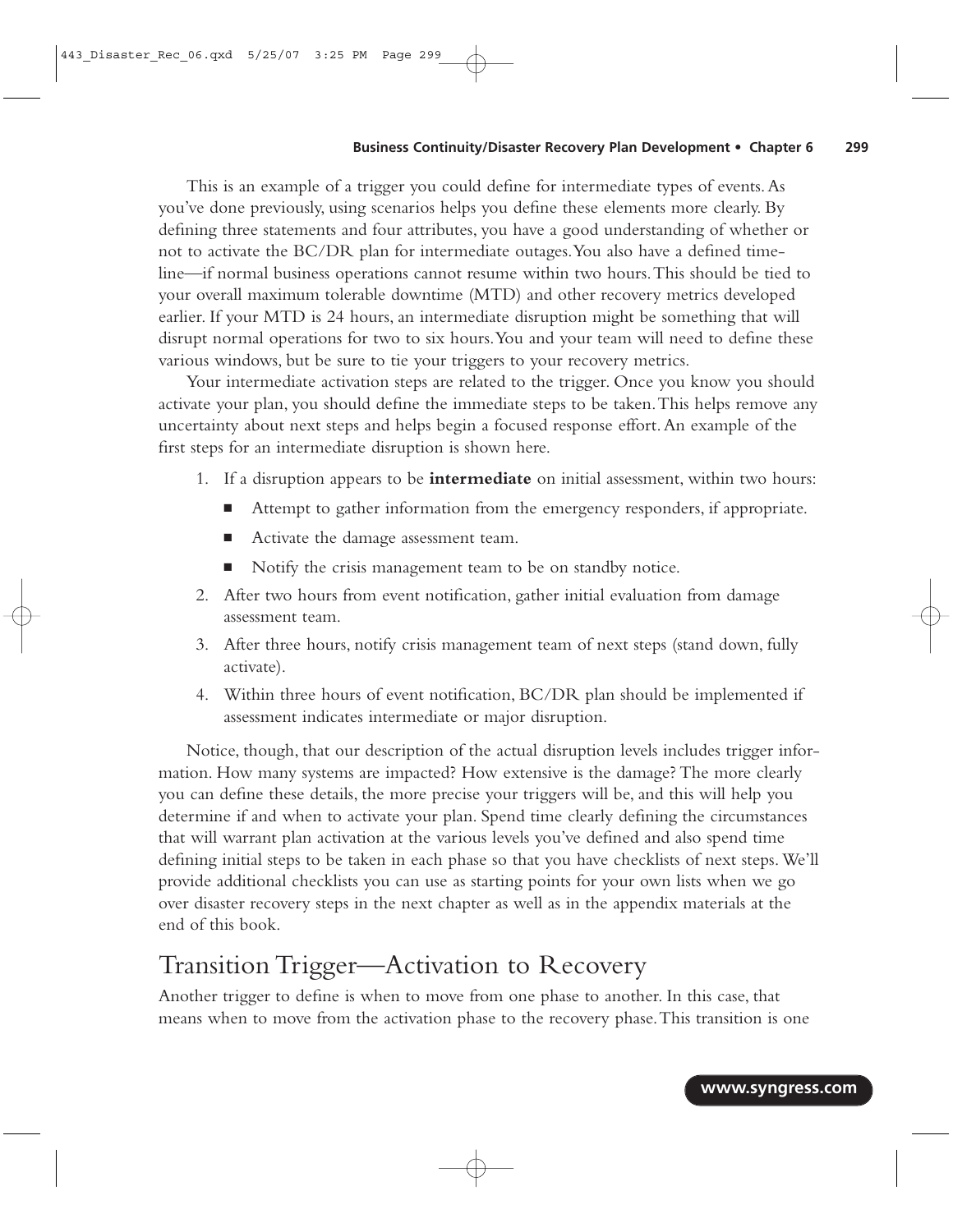that typically occurs fairly naturally, so you don't need to over-engineer this. However, you may want to define the transition trigger like this:

- 1. The damage assessment team's initial evaluation indicates an intermediate disruption.
- 2. The crisis management team has been called in and is on scene.
- 3. The immediate cause of the event has stopped or been contained.
- 4. The intermediate section of the BC/DR plan has been activated.

You may wish to define other triggers for your transition, from activation to recovery, suitable to your organization. When defining your triggers throughout, keep your maximum tolerable downtime (MTD) and other defined metrics in mind so that you can work within those constraints. For example, if your MTD is very short, your time between activation and recovery also should be very short. In this case, you may have to err on the side of timeliness and take action with incomplete or preliminary data.You'll have to balance your need to collect information with your need to get the business back up and running as quickly as possible (and within your MTD constraints). Rarely, if ever, is there perfect data in an emergency (or any other time). Defining these triggers and constraints clearly in your plan can help you make better decisions in the stressful aftermath of a business disruption or disaster. Help the team make the best decisions possible by spending time now to define these triggers as clearly and unambiguously as possible.

## Recovery Phase

The recovery phase is the first phase of work in the immediate aftermath of the disruption or disaster.This phase usually assumes that the cause of the disruption has subsided, stopped, or been contained, but not always. For example, in the case of flooding, you may decide that if it's external flooding, you will wait until waters subside to begin recovery efforts.This may be required by local officials who restrict access to flooded areas. However, in other cases, you may be able to or choose to initiate recovery efforts while flooding is still occurring. This might include placing sandbags around the entryways to the building or removing equipment that is not yet under water.As you can tell, many of your actions will be dictated by the specifics of the situation, so there's no simple rule to follow here. However, we can say that recovery efforts have to do with recovering from the immediate aftermath of the event, whether or not the event is still occurring.This phase may also include evacuating the facility, removing equipment that can be salvaged quickly, assessing the situation or damage, and determining which recovery steps are needed to get operations up and going again.The recovery phase is discussed in detail in Chapter 7.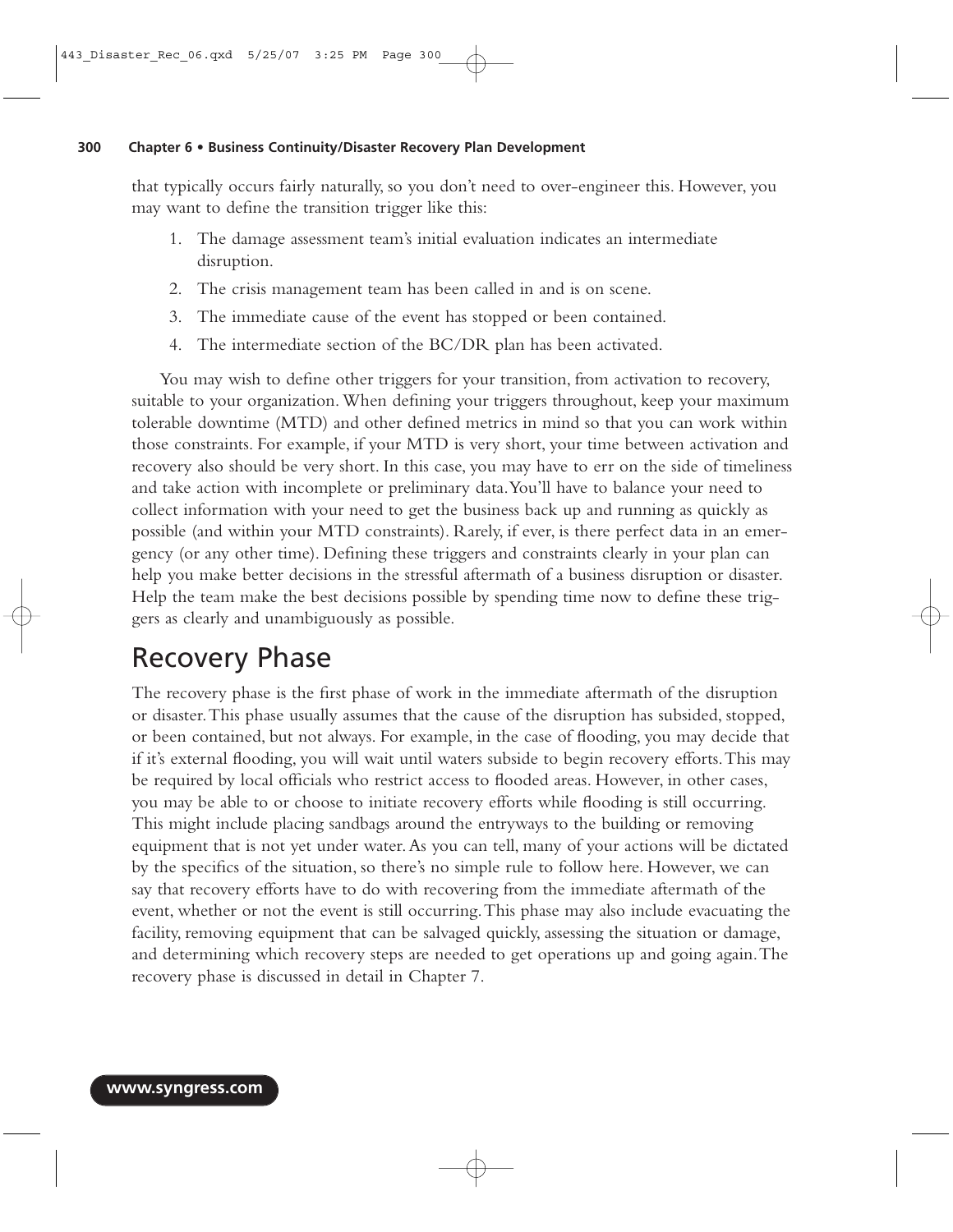### Transition Trigger—Recovery to Continuity

You'll learn more about recovery activities in Chapter 7, so you'll need to circle back and define these triggers after you understand the information covered in that chapter.At this juncture, you can make a note that you need to develop triggers that help you know when to transition from recovery efforts to business continuity efforts.Typically, these triggers will have to do with determining that the effects of the disruption have been addressed and are not getting any worse. For example, if you experience a fire in the building, the fire is out, the assessment has been done, any equipment or supplies that can be salvaged have been, and alternate computing facilities have been activated.Those are activities that take place in the recovery phase and when these are all complete, it's time to move into the business continuity phase, which typically includes starting up systems so that business operations can resume. Defining these points should include specific events that have occurred, milestones that have been met, or time that has elapsed.Also keep your MTD in mind as you define triggers for this transition.

## Business Continuity Phase

The business continuity phase kicks in after the recovery phase and defines the steps needed to get back to "business as usual." For example, if you have a fire in the building, the recovery phase might include salvaging undamaged equipment, ordering two new servers from a hardware vendor, and loading up the applications and backup data on the servers at a temporary location so that you can begin to recover your data and your business operations. The business continuity phase would address how you actually begin to resume operations from that temporary location, what work-arounds need to be implemented, what manual methods will be used in this interim period, and so forth.The final steps in the business continuity phase will address how you move from that temporary location to your repaired facility, how you reintegrate or synchronize your data, and how you transition back to your normal operations.This detail is discussed in Chapter 7.You'll also need to define triggers here that define when you end business continuity activities and when you resume normal operations.Again, as with the other triggers, you should strive to be as clear and concise as possible.You'll have enough to deal with later if you do end up activating and implementing your plan, so spend time here to save yourself a headache later on.

Although it might seem intuitive that you'll resume normal operations when everything is back to normal, things sometimes do not return to normal after a business disruption of any magnitude. Certainly, business operations will resume, but some things may change permanently as a consequence of this disruption. For example, your company may decide as a result of a major fire or flood that it wants to move to a new location and it's going to do that while operating from the alternate site.That would complicate things because it would mean moving from the alternate site to a new site, with all the concomitant challenges inherent in both resuming normal operations and moving to a new facility.Though this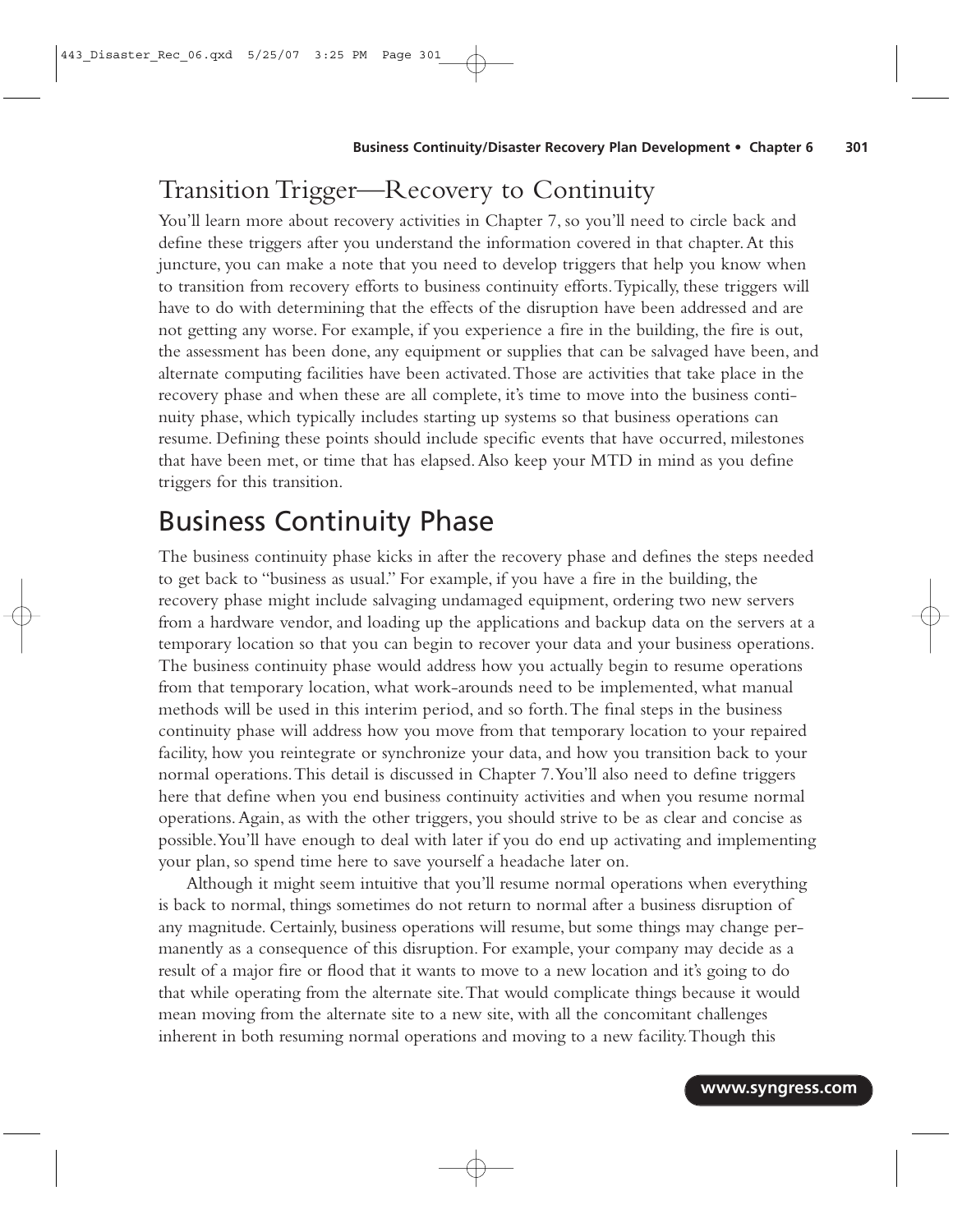example may seem outside the bounds of normal business decision-making, be assured that disruptions can change the way companies see their businesses and the way they approach operations.Another example is developing a work-around that's used in the recovery phase that works so well that someone decides to use it full time. When do you transition back to normal operations if you incorporate BC/DR work-arounds? When do you officially transition back to normal operations if you decide that the new server role or network configuration actually works better than the original? It might be a simple matter of formally evaluating the change, agreeing to make it permanent, and declaring you're now running under normal operating conditions.You and your team can define these triggers in advance and you may need to modify them later but at least you won't be working with a blank slate.

## Maintenance/Review Phase

The maintenance phase has to occur whether or not you ever activate your BC/DR plan. On a periodic basis, you need to review your BC/DR plan to ensure that it is still current and relevant.As operations and technology components change, as you add or change facilities or locations, you'll need to make sure that your plan is still up to date. One common problem in BC/DR planning is that companies may expend time to develop a plan but they often do not want to (or will not) expend the time and resources necessary to keep the plan current. Old plans are dangerous because they provide a false sense of security and may lead to significant gaps in coverage. If a plan is not maintained, then all the time and money invested in creating the plan is wasted as well. In addition, if you end up activating your BC/DR plan at some point, you'll want to assess the effectiveness of the plan afterward, when things settle down.You should do this relatively close to the end of the recovery and business continuity cycles so that lessons learned can be captured and applied to your BC/DR plan before memories fade and people go back to their daily routines. Reviewing the plan in the immediate aftermath of a disruption will give you valuable insights into what did and did not work. Incorporating this knowledge into your plan will help you continue to hone the plan to meet your evolving business needs.This is discussed further in Chapter 9.

# **Defining BC/DR Teams and Key Personnel**

There are numerous people in positions that are critical to the activation, implementation, and maintenance of your BC/DR plan.Although these may not all be relevant to your organization, this will serve as a good checkpoint to determine who should be included in your various phases.You'll also need to form teams to fulfill various needs before, during, and after a business disruption or disaster. Where possible, you should specify a particular position or role that meets the need rather than specifying individuals. If your Facilities Manager should participate in the Damage Assessment Team, for example, you should specify the Facilities Manager and not Phil, who happens to be the Facilities Manager now.That will allow your plan to remain relevant whether Phil wins the lottery and leaves the com-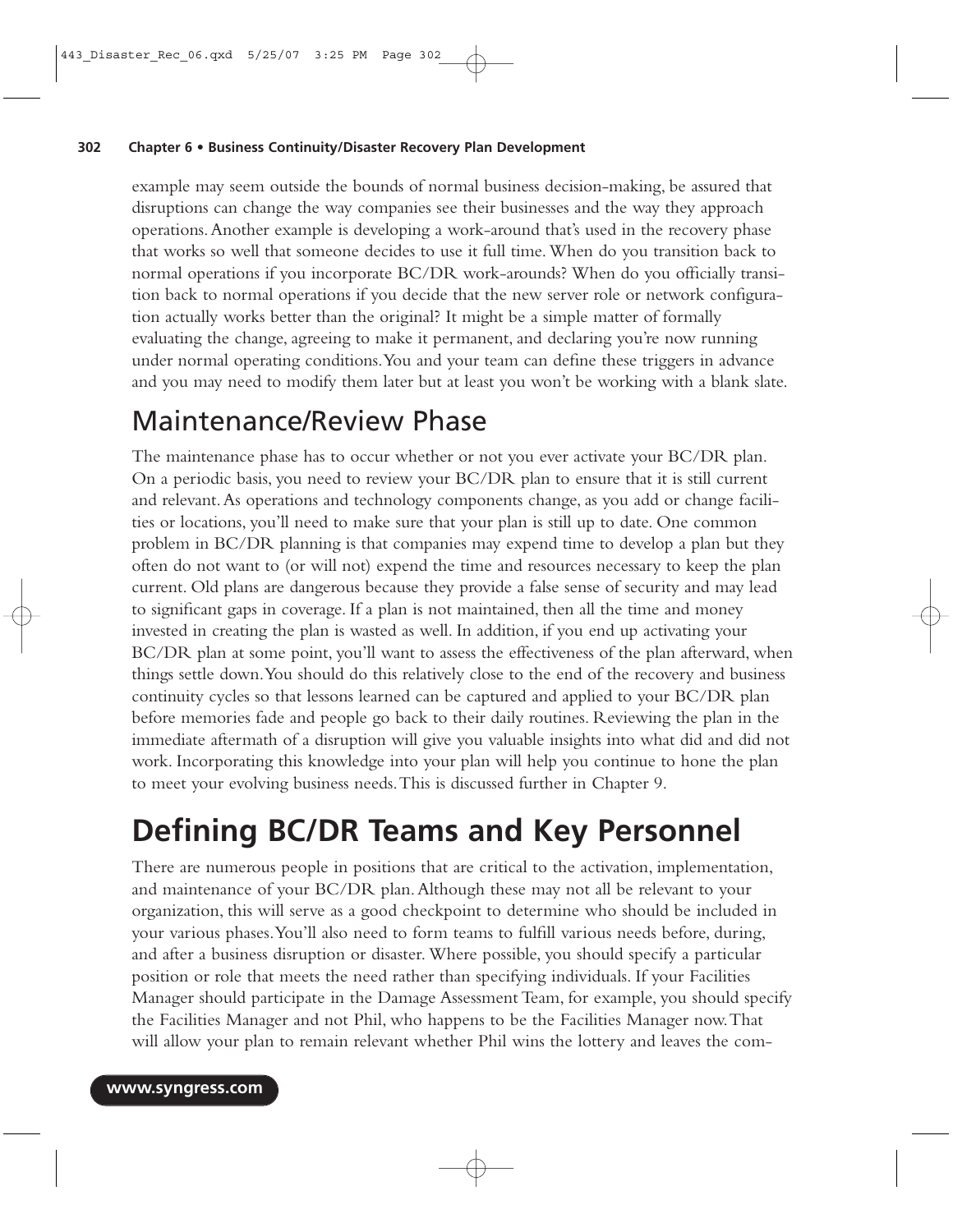pany, gets hit by a bus and is out for an extended period of time, or is promoted to vice president.

Though we briefly define types of teams and their roles in the BC/DR effort, you should take time to clearly define the roles and responsibilities of each team. Having clear boundaries will help ensure that teams are not working at cross-purposes and that all aspects of the plan are covered. Gaps and omissions occur when these kinds of definitions are illformed. If helpful, you can create team descriptions that read like job descriptions and you can task members of your HR department on the BC/DR team to assist with or lead this activity.A good team description will identify the following attributes:

- Positions or job functions included on the team (Facilities Manager, HR Director, etc.)
- Team leader and contact information
- Team mission statement or set of objectives
- Scope of responsibilities (define what *is* and *is not* part of this team's mission)
- Delineation of responsibilities in each phase of BC/DR (i.e., when will the team be activated and deactivated?)
- Escalation path and criteria
- Other data, as needed

## Crisis Management Team

In most companies, the composition of crisis management team will mirror the organizational chart. It should have representatives from across the organization and should bring together members of the company who have the expertise and authority to deal with the after-effects of a major business disruption.The crisis management team (CMT) will decide upon the immediate course of action in most cases and when necessary, they can contact senior management.They will direct the distribution and use of resources (including personnel) and will monitor the effectiveness of recovery activities.They can adjust the course of action, as needed.They should be in charge of activating, implementing, managing, and monitoring the business continuity and disaster recovery plan and should delegate tasks as appropriate.

## Management

Each company has a management team or structure that oversees the business and its operations.You'll need to determine which positions from your management team should be included in your plan. Remember to review all the phases. For example, you might decide that only a member of the management team can cause the BC/DR plan to be activated.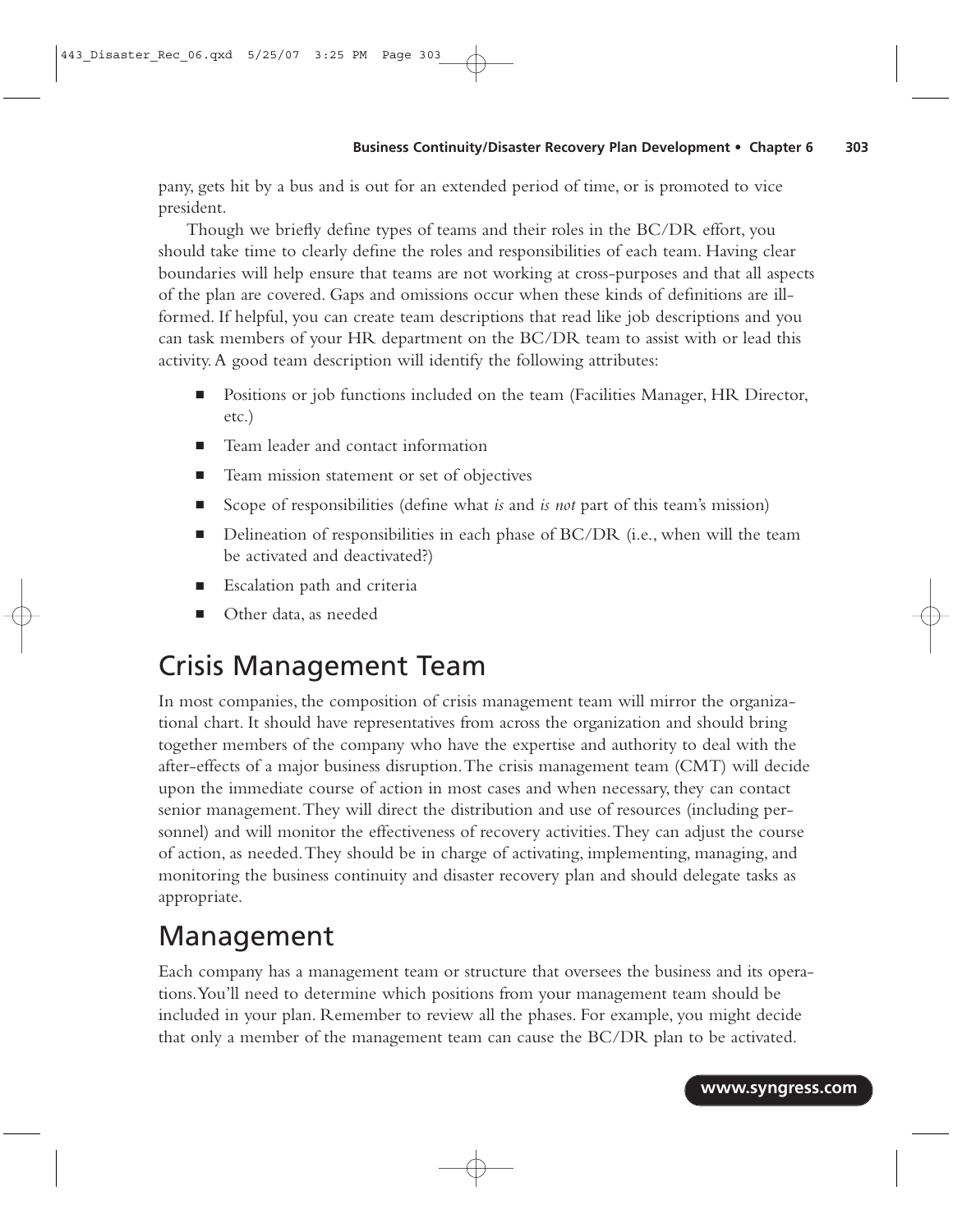Management might be required to decide when to transition from disaster recovery to business continuity activities or they might be the one(s) to decide how and when the BC/DR plan should be tested. Identify the positions that should participate as well as define how they should participate in each phase.

## Damage Assessment Team

A damage assessment team should be comprised of people from several key areas of the company, including Facilities, IT, HR, and Operations.Your company's damage assessment team may contain other members, depending on how the company is structured and what type of business you're in. If you work in a small software development firm, you may just need the CEO, the IT manager, and the office manager to operate as the damage assessment team. In larger companies with multiple locations, you'll need to have several damage assessment teams or you may choose to create a mobile team that can fly to any site and assess damage within 24 hours of an incident.You may choose to have both a local and a mobile corporate team so that the right team can be called in. If the building floods, you may not need the mobile team to come in. However, if you have a large fire, earthquake, or other major event, you may need the support services of a mobile damage assessment team.

## Operations Assessment Team

You may choose to have a separate operations assessment team comprised of individuals who can assess the immediate impact on operations.A damage assessment team may be tasked with this job, but in some types of companies, you may need a separate operations team that can assess what's going on with operations and how to proceed.The operations assessment team can also be tasked with beginning recovery phase activities, monitoring and triggering the transition from activation to recovery, recovery to business continuity, and BC to normal operations.

# IT Team

Clearly, you need an IT team that can not only assess the damage to systems, but can begin the disaster recovery and business continuity tasks once the plan is activated.This IT team will work closely with the damage assessment team and/or the operations assessment team to determine the nature and extent of damage, especially to IT systems and the IT infrastructure.You may not need some of the technical specialties listed here, but this should be a good starter list for you to work from to determine exactly what expertise you'll need on your team.

- Operating system administration
- Systems software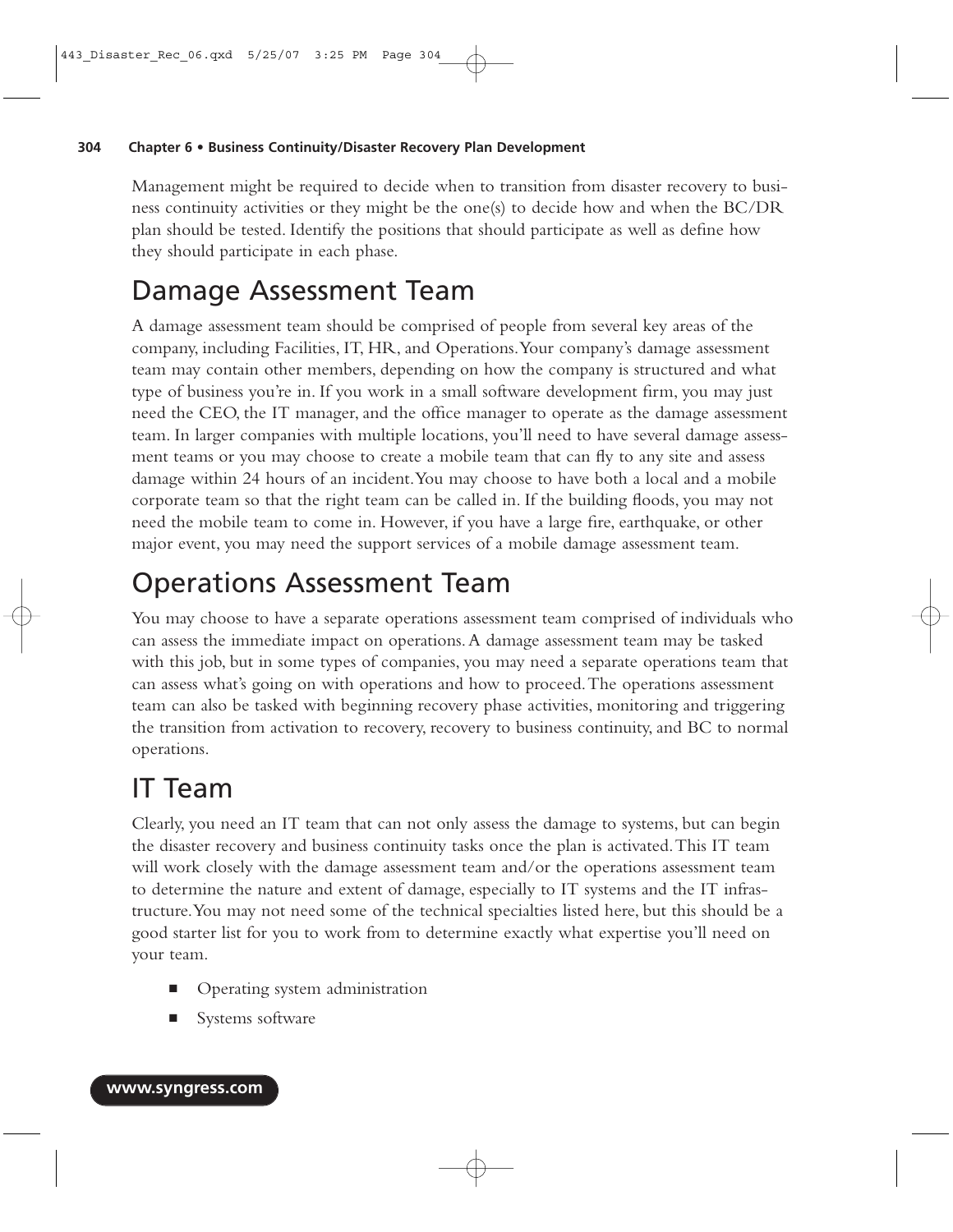- Server recovery (client server, Web server, application server, etc.)
- LAN/WAN recovery
- Database recovery
- Network operations recovery
- Application recovery
- **Telecommunications**
- Hardware salvage
- Alternate site recovery coordination
- Original site restoration/salvage coordination
- Test Team

## Administrative Support Team

During a business disruption, there are a wide variety of administrative tasks that must be handled. Creating an administrative support team that can respond to the unique needs of the situation as well as provide administrative support for the company during the disruptions is important.This might include ordering emergency supplies, working with vendors arranging deliveries, tracking shipments, fielding phone calls from the media or investors, organizing paper documents used for stopgap measures, and more.

## Transportation and Relocation Team

Depending on the specifics of your BC/DR plan and the type of company you work in, you may need to make transportation arrangements for critical business documents, records, or equipment.You may need to move equipment in advance of an event (like a hurricane or flood) or you may need to move equipment after the event to prevent further damage or vandalism. Relocating the company and its assets before or after a disruption requires a concerted effort by people who understand the company, its relocation needs, and transportation constraints.

## Media Relations Team

You may recall that in Chapter 1, we mentioned the need to create a crisis communication plan because you will need to provide information about the business disruption/disaster to employees, vendors, the community, the media, and investors. One key area that should be well-prepped is media relations. Unlike other stakeholders mentioned, the media makes its living selling interesting stories. Since a disruption at your business may qualify as news, you might as well craft the message rather than leaving it to outsiders. Creating a team that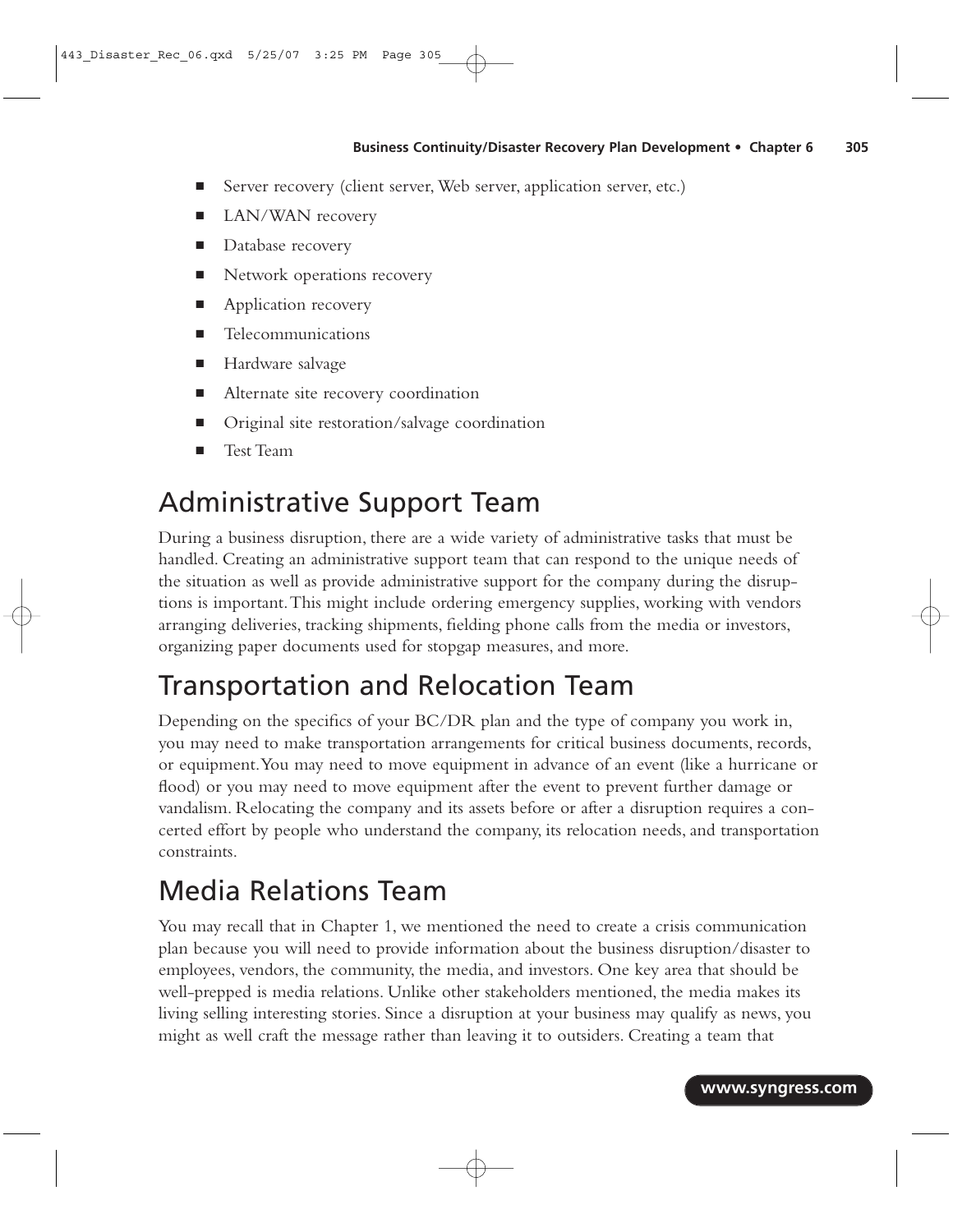knows how to handle the media in a positive manner and that understands the policies and procedures related to talking with the media is vital to help ensure your company's image and reputation are maintained to the greatest extent possible. Certainly, if your company is at fault, you will have to deal with a different set of questions than if your company experiences a natural disaster. Still, you'll need to manage the story either way.

## Human Resources Team

The aftermath of a crisis is an incredibly stressful time for all employees. Having an HR team in place to begin handling employee issues is crucial to the well-being of the employees and the long-term health of the company. Retaining key employees, adequately addressing employee concerns, facilitating insurance and medical coverage, and addressing pay and payroll issues are part of this team's mission.This team may also be responsible for activating parts of the BC/DR team as it relates to hiring contract labor, temporary workers, or staff at alternate locations.

## Legal Affairs Team

Whether your legal experts are internal or external to your company, you should identify who needs to address legal concerns in the aftermath of a business disruption or emergency. If you hire outside counsel to assist you with legal matters, you should still assign an internal resource as the liaison so that legal matters will be properly routed through the company. If you operate in a heavily regulated industry such as banking, finance, or health care, you should be well aware of the constraints you face, but having a legal affairs team can assist in making decisions that keep your company's operations within the bounds of laws and regulations. Even if you're not in a heavily regulated industry, you may need advice and assistance in understanding laws and regulations in your recovery efforts.

## Physical/Personnel Security Team

In the aftermath of a serious business disruption, you will need a team of people who address the physical safety of people and the building.These might be designated Human Resource representatives, people from your facilities group, or both. If you work in a large company or in a large facility, you may have a separate security department or function that manages the physical and personnel security for the building. If this is the case, designated members of their team should be assigned to be part of the BC/DR team. If you don't have a formal security staff, be sure that the members of this ad hoc team receive training. Someone from HR or facilities might be willing to take on the role of security in the aftermath of a disaster, but they need to be trained as to the safest, most effective method of managing the situation.Training for part-time or ad hoc security teams is crucial because if a natural disaster strikes, emergency personnel such as your fire or police department will focus on helping schools, day care centers, nursing homes, and hospitals first.Your company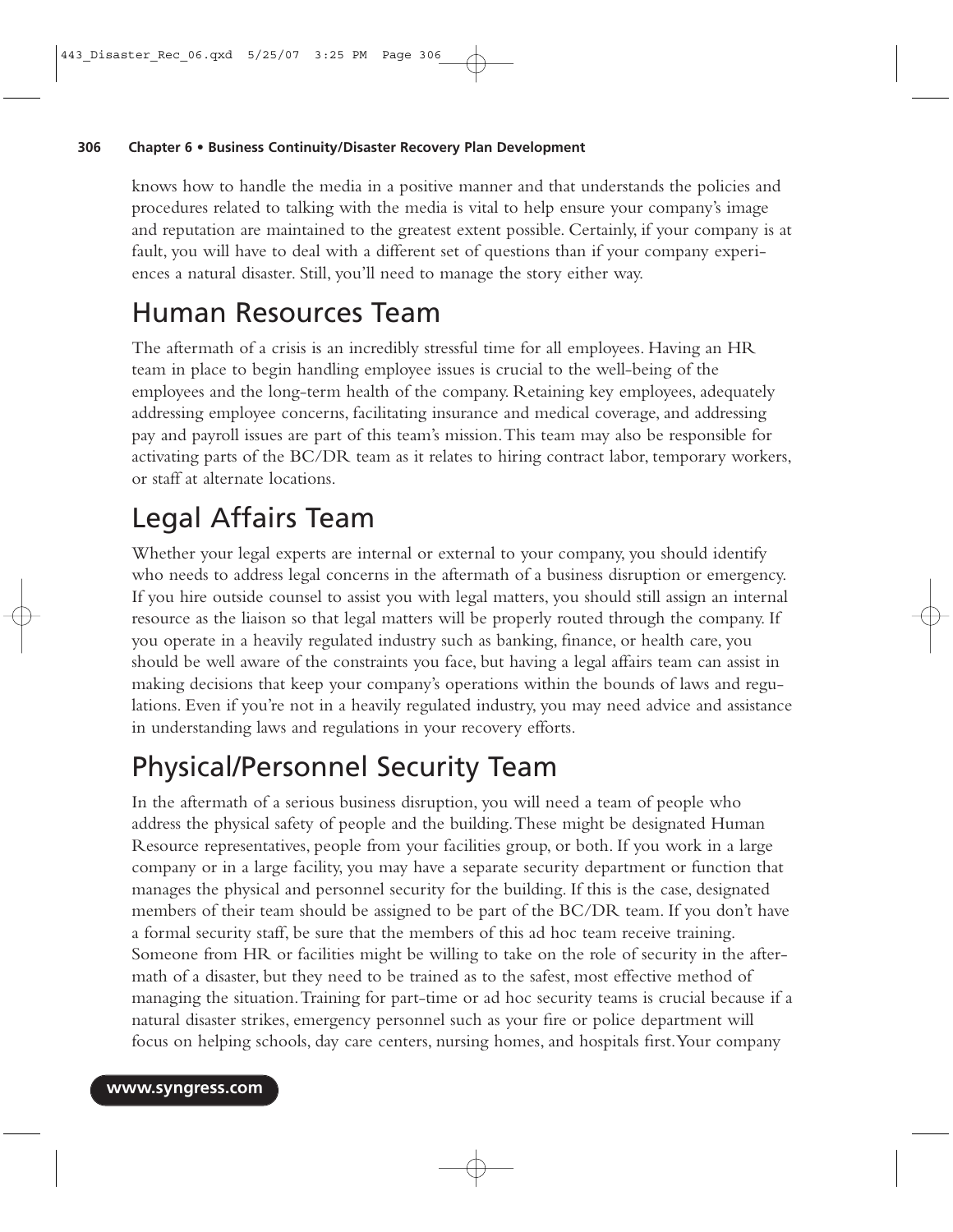may fall very low on the list of priorities, so having trained staff that can fill the gap in an emergency may literally mean the difference between life and death. We'll discuss training later in the book, but keep this in mind as you develop your teams.

## Procurement Team (Equipment and Supplies)

Every company has some process in place for procuring equipment and supplies. In small companies, this might fall to the office manager or operations manager. In larger companies, there's usually a purchasing department that handles this function. Regardless of how your company is organized, you need to determine, in advance, how equipment and supplies will be purchased, tracked, and managed after a localized disaster such as a fire or in the aftermath of a widespread disaster such as a hurricane or earthquake.This includes who has the authority to make purchases and from whom, what dollar limit the authority carries, and how that person (or persons) can get authority to make larger purchases. For example, a company might specify that three people have the authority to purchase equipment and supplies up to \$2,000 per order and up to \$20,000 total. Beyond that, they have to have the president or vice president sign off on purchases.This predetermined purchasing information can also be communicated to key vendors so they know the three people who are authorized and what the authorization limits are. In this way, if disaster strikes, the company can turn to trusted vendors who, in turn, know the rules.This can expedite the recovery process.

Keep in mind that this team needs to be large enough that there is no "single point of failure." If you authorize only one person and something happens to that one person, you'll be scrambling to obtain emergency authorization for other individuals. Instead, authorize enough people to provide flexibility but not so many as to create chaos.Also, be sure your limits are appropriate to the type of business you run. If you may need to replace computers at \$1500 a piece, make sure the limits reflect that. If a purchaser has a \$1,000 limit per item, that will preclude him or her from making a simple purchase needed to get the company running again.

## General Team Guidelines

Though we recommend populating teams first with needed skills based on *roles* and *positions* within the company, we also recognize that ultimately *people* are assigned to the team. People should be chosen to be on teams based on their skills, knowledge, and expertise, not because someone wants to be on a team or because someone's boss placed them on a team. In a perfect world, you could choose team members solely on competence, but we all know that in the real world, that's not always the case. Occasionally, you get the people who have the most time on their hands, who sometimes are the junior members of the team, or the least competent people in the department.You have to work within your organization's constraints and culture, but also strive to populate your teams with the right people with the right skills. Ideally, these are the same people who perform these functions under normal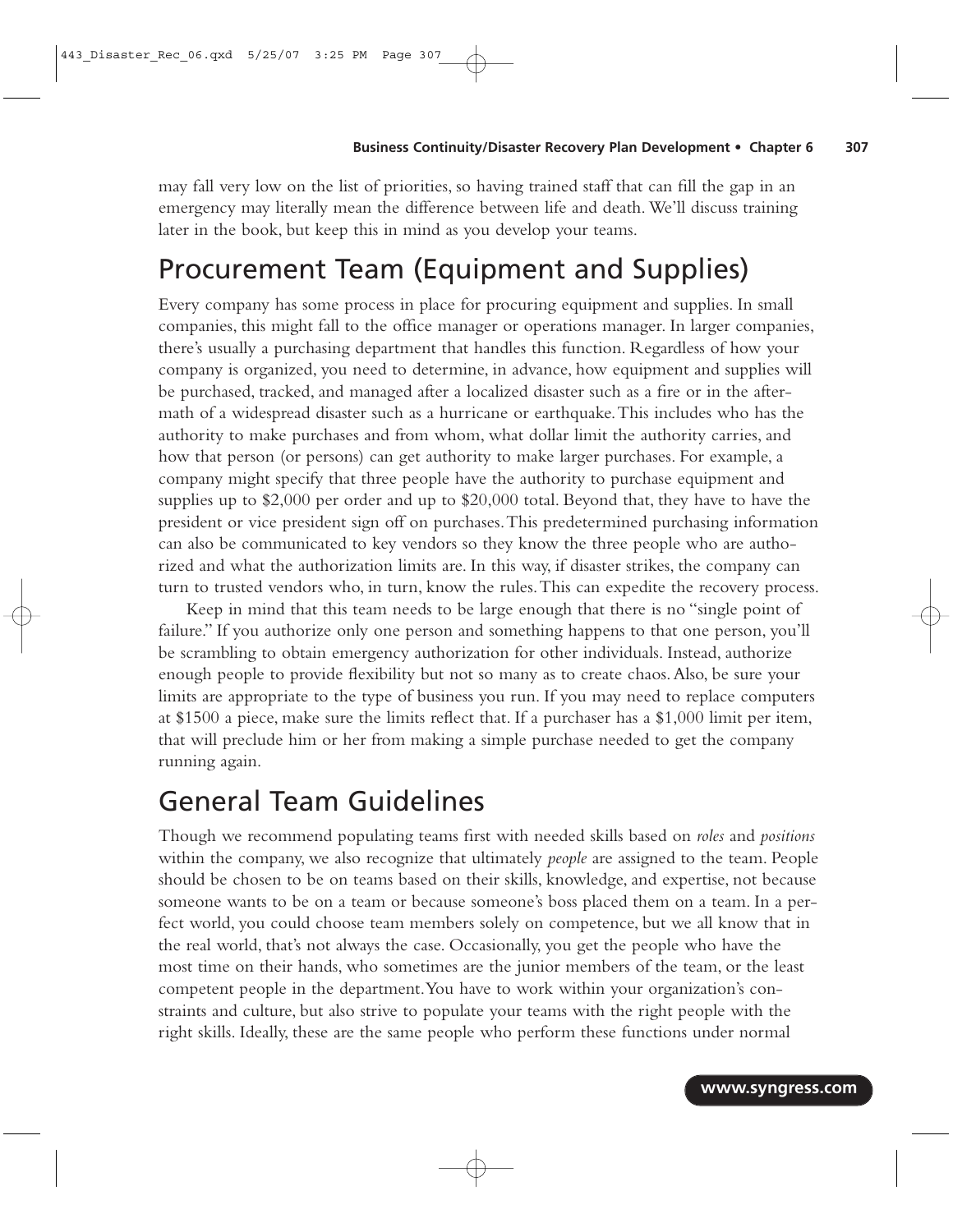conditions. It doesn't make sense to have the database administrator take on media relations duties during an emergency, just as you don't want the marketing VP managing the restoration of the CRM database, if possible. Certainly, in small companies many people are called upon to perform a variety of tasks and if that's the case, the same will be true if the BC/DR plan has to be activated.The teams also should be large enough that if one or more members of the team are unable to perform their duties, the team can still function. If you have other personnel or other parts of the organization that can wholly take up the BC/DR activities, so much the better. If not, you may also choose to designate key contractors or vendors to assist as alternates in the event of a catastrophic event.These personnel should be coordinated and trained as alternates along with internal staff.

#### Looking Ahead…

#### **Specialty Vendors Help BC/DR Plans**

There are numerous specialty vendors that can provide tremendous assistance to your firm in the event of a business disruption such as a fire or chemical spill. Although the numbers and types of firms in your area will vary, you should consider your specific needs in advance of any disruption and search for a firm that will meet your needs, even if that firm is located across the country. These firms provide a wide and unusual assortment of services, some of which are listed here:

- Chemical oxidation
- CO2 blasting
- Condensation drying
- Contact cleaning
- Corrosion removal
- Damp blasting
- Degreasing
- Deodorizing
- Fogging for odor removal or disinfection
- Manual hand wiping
- High pressure and ultra-high pressure jetting
- High temperature steam jetting
- Hot air drying
- Low pressure jetting
- Microwave drying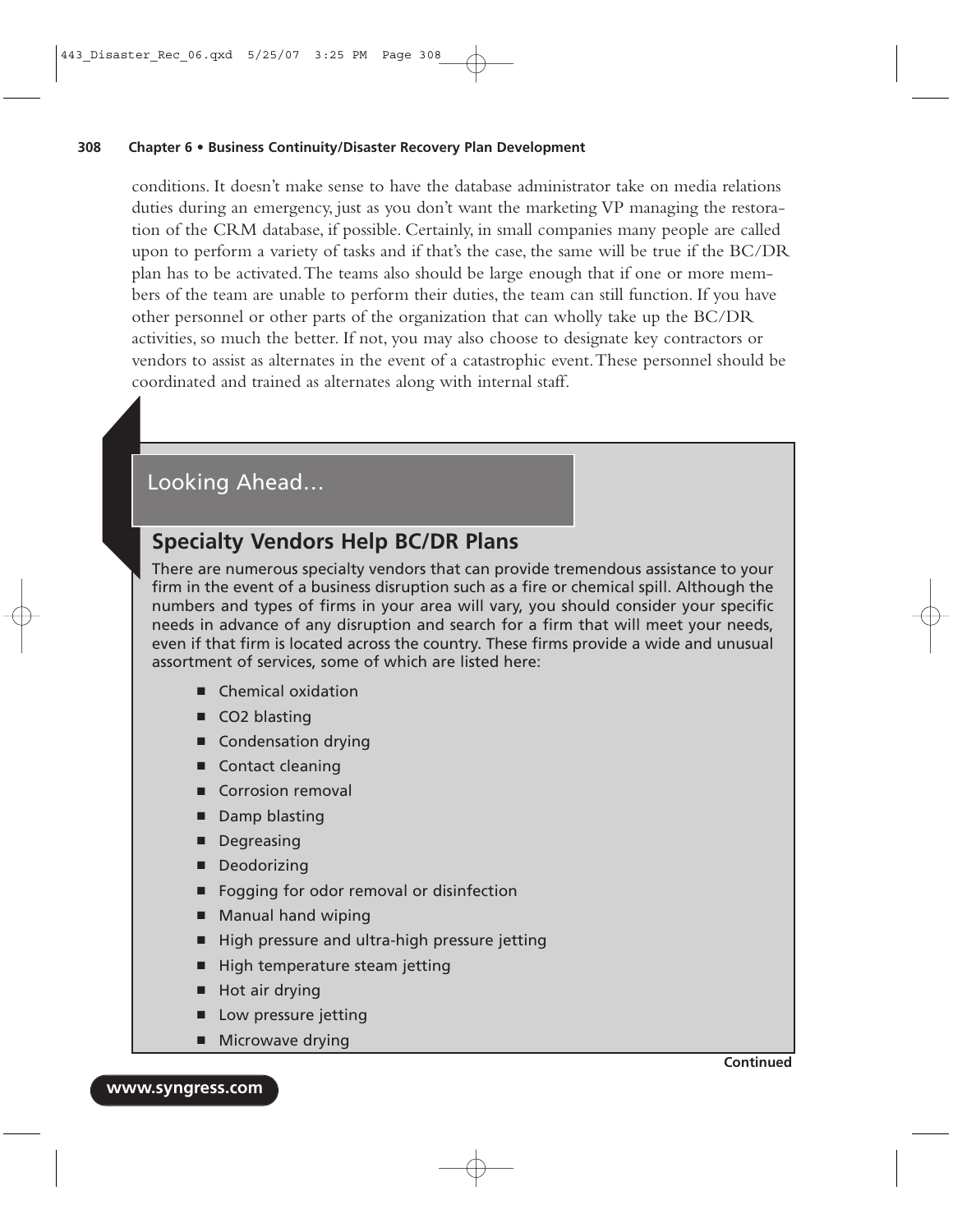- Ozone technology
- Sanitation
- Steam blasting
- Vacuum drying
- Water displacement

As you can see, this is quite a list and it's not exhaustive. Be sure to think through the various scenarios that apply to your firm and determine which specialty services might best be outsourced to a qualified third party. You'll save yourself time and money in the long run and you'll likely get up and running much more quickly with targeted, competent help than if you try to do everything on your own.

### BC/DR Contact Information

After you've developed the requirements for your teams in terms of the specific skills, knowledge, and expertise needed, you'll identify the specific people to fill those roles. Part of plan maintenance, discussed later in this book, involves ensuring that the key positions are still in the BC/DR loop and that key personnel are still aware of their BC/DR responsibilities.

Another mundane but crucial task in your planning work is to compile key contact information. Since computer systems often are impacted by various types of business disruptions—from network security breaches to floods and fires—you'll need to have contact information stored and available in electronic and hard copy. It should be readily available at alternate locations and copies should be stored in off-site locations that can be accessed if the building is not accessible. However, since this list contains contact information, it should also be treated as confidential or sensitive information and should be handled and secured as such.This information should include contact information for key personnel from the executives of the company (who will need to be notified of a business disruption) to BC/DR team members to key suppliers, contractors, and customers, among others.

Develop a list of the types of contact information you need, including:

- Management
- Key operations staff
- BC/DR team members
- Key suppliers, vendors, contractors (especially those with whom you have BC/DR contracts)
- Key customers
- Emergency numbers (fire, police, etc.)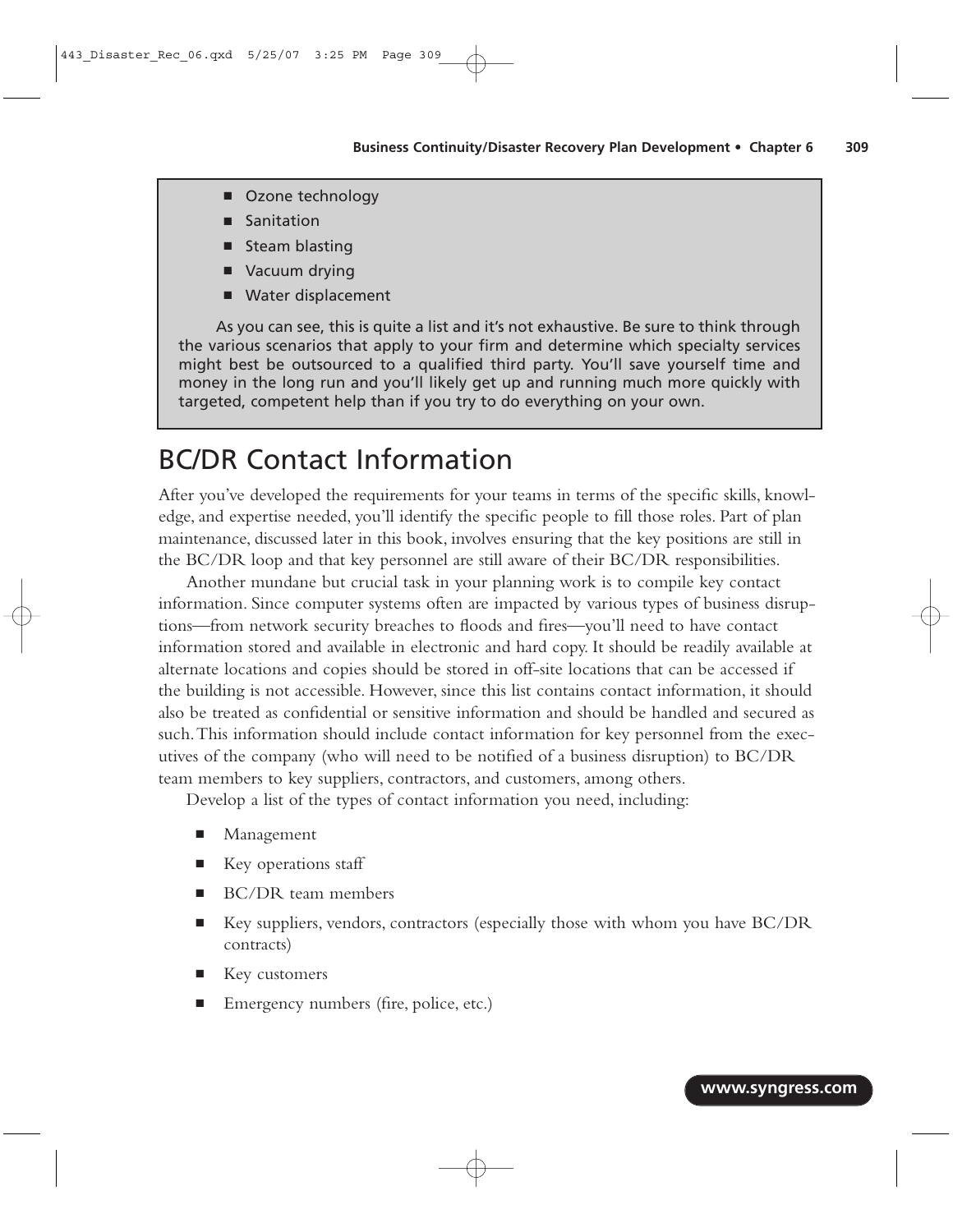- Media representatives or PR firm (if appropriate)
- Other

After you've identified the contact information you want to include, you'll need to determine where and how this information currently is maintained. In most companies, this information is stored in a multitude of locations and is not easily compiled with a few clicks of the mouse.You may need to develop a process for maintaining an up-to-date list, both electronically and on paper, of these key contacts. For example, many of your key contacts may be in a contact management application made available to everyone in the company. However, information such as executives' cell phone numbers and home phone numbers may not be included in this companywide contact database, for obvious reasons (especially if you work in a medium to large company).Therefore, you'll need to have a copy of the contact information plus information not included there. Developing a process for gathering and maintaining that data is an important part of BC/DR readiness. If a serious business disruption occurs in the middle of the night—for example, the building catches on fire—who will you contact? How will you know who to contact? Where will you find the key phone numbers you need if you can't get back into the building and you can't access computer systems? Since notification is one of the first steps in activating your BC/DR plan, you'll need to have key phone numbers available (*you* meaning the person(s) responsible for activating the plan). Develop a process for this during your BC/DR planning project and make sure that your maintenance plan includes regularly updating this information.

In addition to developing and maintaining a contact list, you should also define a contact tree.This defines who is responsible for contacting other teams, members of the company, or the management team.That way, each team member is tasked with specific calls to specific people and the notification process is streamlined.

#### Common Challenges

#### **Maintaining Up-to-Date Contacts**

Maintaining up-to-date contact information can be a challenge, especially since that information seems to change so frequently. If you work in a small company, you may task your office manager or other administrative support staff with maintaining this list and preparing an updated list once per month or once per quarter, storing it in designated locations and distributing it to key personnel. In larger companies, this task becomes a bit more difficult as contact information typically becomes fragmented—the contacts needed by the marketing group are not the same contacts needed by the IT group. Therefore, you may choose to have departmental responsibility for maintaining key contacts relevant to that business function. If you choose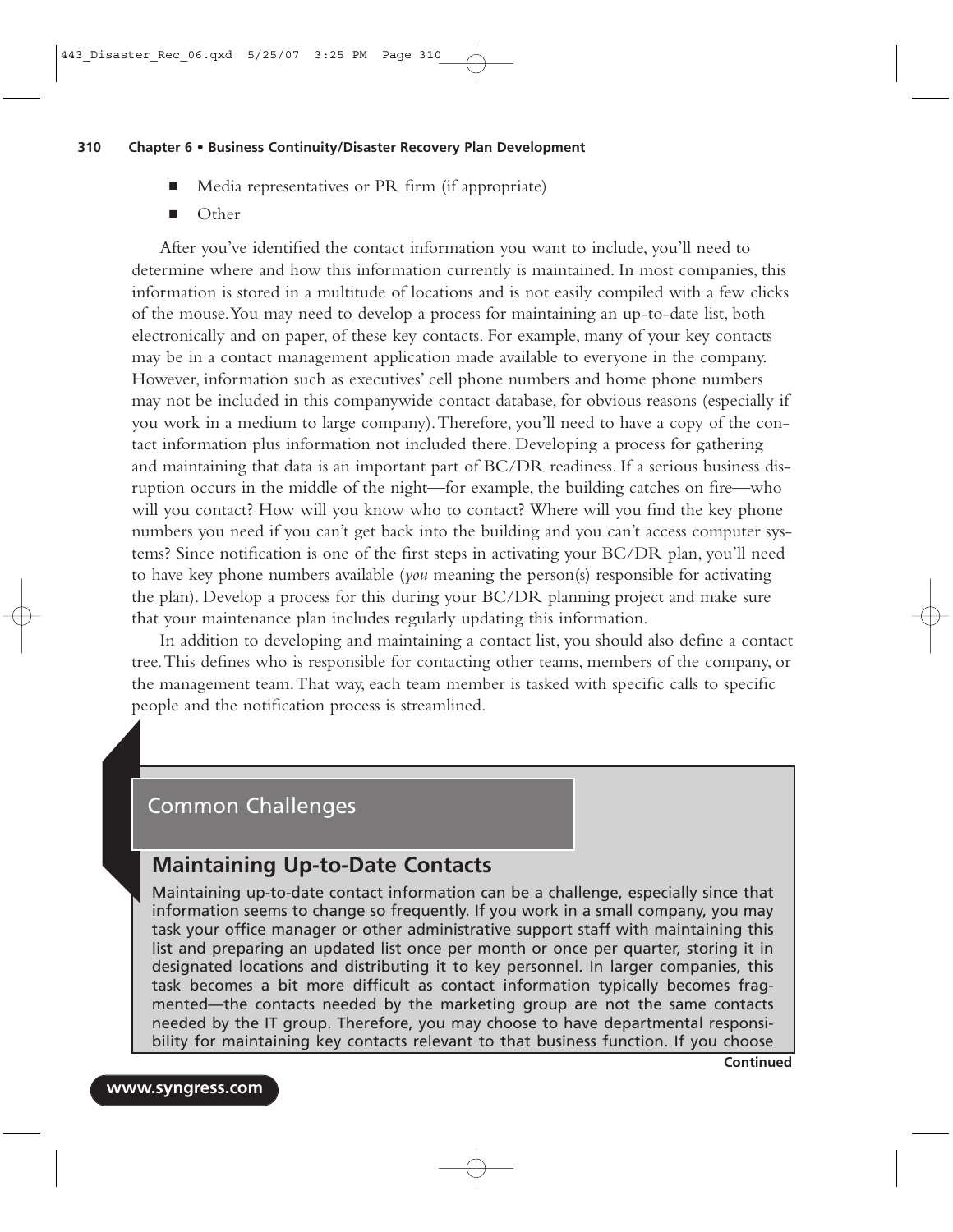that route, be sure you still have someone with high-level BC/DR responsibility who oversees the maintenance of BC/DR contact information, which in this example would include the departmental representatives who have the contact information for their units. The master BC/DR contact list should be maintained by someone on the BC/DR team and should include, at minimum, contact information for key executives, department heads, regional managers (other locations), and key BC/DR vendors, contractors, and suppliers. Regardless of the method you choose for managing your contact information, be sure that it includes a process for regularly updating it. Also update the contact tree once the contact list is revised.

# **Defining Tasks, Assigning Resources**

The tasks and resources that need to be assigned have to do both with implementing the mitigation strategies you've defined as well as fleshing out the rest of the plan. First, you have to ensure your risk mitigation strategies will be properly implemented.This may mean creating project plans to address any new initiatives you need to undertake in order to meet your risk mitigation requirements. We'll assume you've got that covered as part of your risk mitigation strategy. If not, now's the time to develop your work breakdown structure, tasks, resources, and timelines for completing any risk mitigation strategies that need to be completed in advance of a disruption.This might include purchasing and installing new uninterruptible power supplies for key servers, updating your fire suppression systems, or implementing a data vaulting solution. Other mitigation strategies such as arranging for an alternate site need to be completed in advance, but activating it requires a different set of tasks that occur later. Finally, strategies that include accepting risk mean there probably are no additional tasks at this time.

Other tasks have to do with defining your BC/DR teams, roles, and responsibilities; defining plan phase transition triggers; and gathering additional data. Let's start with tasks related to some major activities including alternate sites and contracting for outside BC/DR services. Clearly, there are other tasks and resources you'll need, but this should get you started in developing your own list of tasks, budgets, timelines, dependencies, and constraints for the remaining BC/DR activities in your plan.

As you develop these tasks, keep in mind standard project management processes:

- 1. Identify high-level tasks, use verb/noun format when possible (i.e.,"test security settings" rather than "security settings").
- 2. Break large tasks into smaller tasks until the work unit is manageable.
- 3. Define duration or deadlines.
- 4. Identify milestones.
- 5. Assign task owners.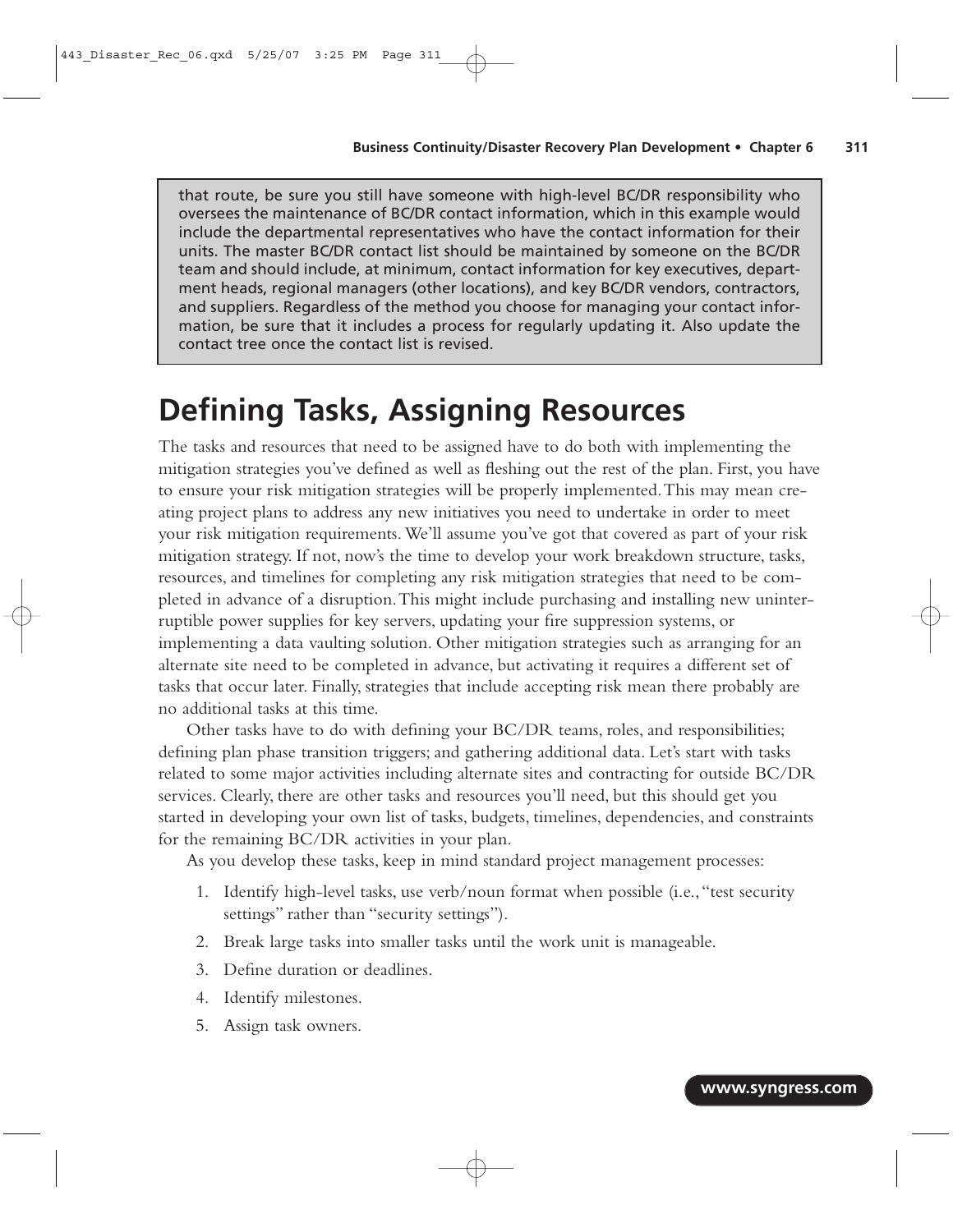- 6. Define task resources and other task requirements.
- 7. Identify technical and functional requirements for task, if any.
- 8. Define completion criteria for each task.
- 9. Identify internal and external dependencies.

We're not going to go through all that detail for these next two high-level tasks, but you should include this level of detail in your plan.

## Alternate Site

Although this should be part of your BC/DR plan, it's worth calling it out separately due to its importance and the need for advance work. If part of your risk mitigation strategy is to develop an alternative site or off-site storage solution, you should develop a number of details before moving forward.These should be tasks (or subtasks) within the WBS just discussed, so let's look at some of the details you might include.Also keep in mind that you need to develop a trigger that helps you determine if or when you fire up the alternate site. You probably don't want to activate the alternate site if you have a minor or even an intermediate disruption, so how do you define when you should? When all systems are down or when some percentage of systems down? You have to take your MTD into consideration along with other factors such as the cost of firing up the alternate site and the cost of downtime. If your downtime is estimated to be 12 days and that cost is \$500,000 but the cost of firing up the alternate site is three days and \$250,000, is it worth it to activate the alternate or should you just hobble along until you can restore systems at the current location? There's no right or wrong answer, it's going to depend on your company's MTD, potential revenue losses, cost of starting up the alternate site, and so on. Have the financial folks on your BC/DR team prepare some analyses to determine metrics you can use to help determine your trigger point.As you're going through the activities listed in this section, keep these factors in mind.

## Selection Criteria

Selection criteria are the factors you develop to help you determine how to select the best alternate site solution for your company.This includes cost, technical and functional requirements, timelines, quality, availability, location, and more. Be sure to consider connectivity and communications requirements in this section along with your recovery requirements such as maximum tolerable downtime.

## Contractual Terms

Determine what contractual arrangements are appropriate for your company. Many vendors have predetermined service offerings and contracts are fairly standard. Other companies can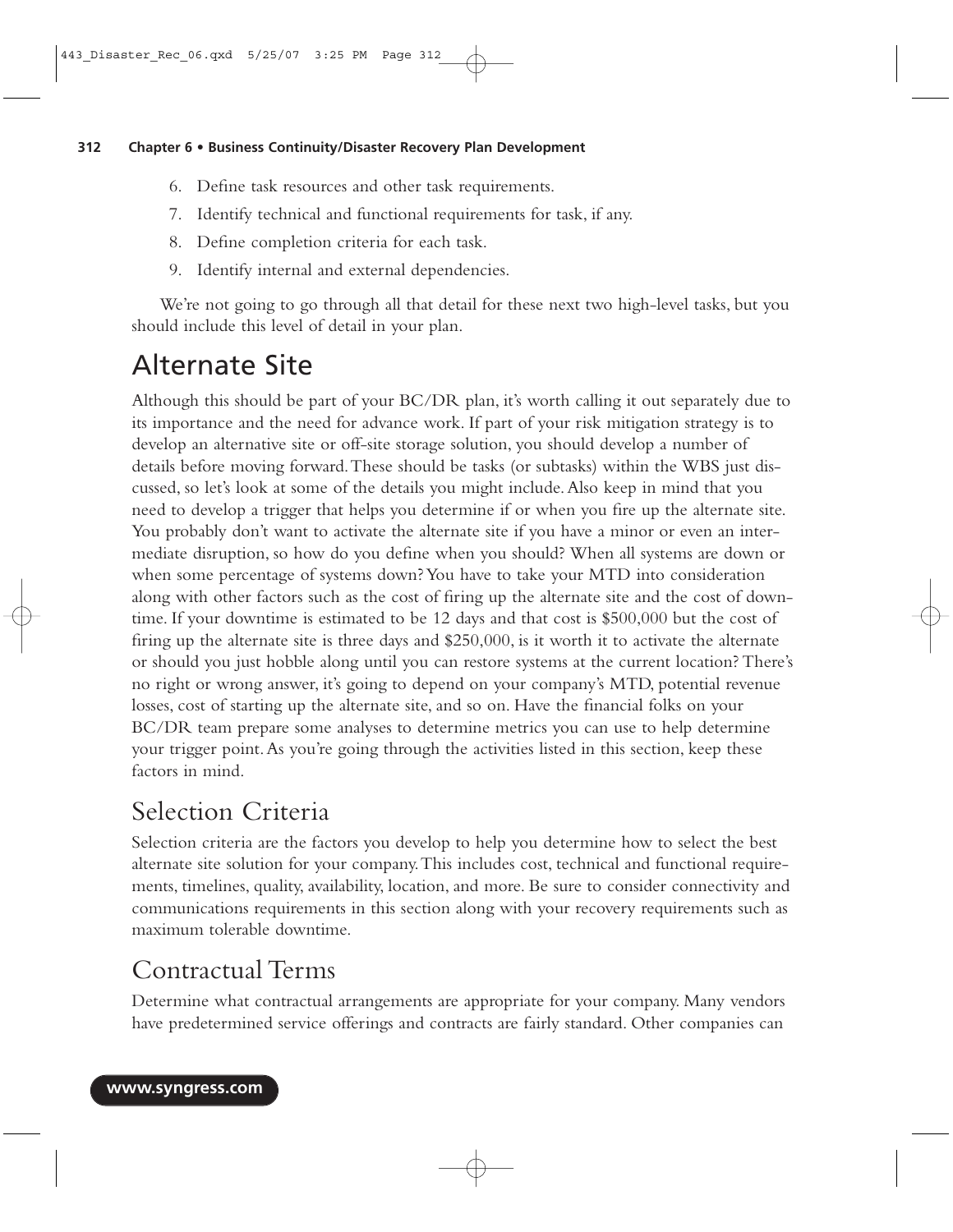accommodate a wider range of options and will work with you to develop appropriate contractual language. In either case, be sure to run these contracts past your financial staff and your legal counsel to make sure you are fully aware of the financial and legal consequences of these contracts in advance of signing them. If you're not clear what they mean operationally, be sure to talk with the vendor and add clarifying language to the contract. Do not simply take the vendor's word that a particular paragraph or section mean something. Verbal agreements are always superseded by written contracts, so make sure the contract spells it out clearly.You don't want to rely on verbal commitments made by employees no longer with the company when it comes to implementing your BC/DR solutions, so be sure to put everything in writing in advance.

### Comparison Process

Be sure to specify what process you'll use to select the vendor.This might include a list of technical requirements the vendor must meet, but it might also include an assessment of the vendor's geographical location, financial history, and stability and industry expertise, among other things. Selecting the right vendor for an alternate site or off-site storage is a very important aspect to your BC/DR success and should be undertaken with the same rigor as your other planning activities.

## Acquisition and Testing

Once you've selected your alternate site or off-site storage vendor and completed the contract, you will need to make whatever additional arrangements are needed for developing this solution so that it is fully ready in the timeframe you've designated.This might include purchasing additional hardware and software, setting up communications channels, and testing all solutions implemented. Create a thorough acquisition and testing plan for this phase so you can transition to it as seamlessly as possible in the event of a business disruption. During your testing phase of the BC/DR plan (see Chapter 8), you should test the process for firing up this solution on a periodic basis.

# Contracts for BC/DR Services

Although we highly recommend you involve your purchasing, finance, and/or legal professionals in executing your BC/DR contracts, you should also have a general understanding of some of the elements to consider.As with alternate site considerations, keep your MTD, your costs, and potential losses in mind. Have your financial folks help you with performing financial analyses to determine what makes financial and business sense for your company. If a firm wants to charge you \$50,000 for some sort of contract but your downtime estimate with associated revenue and collateral loss is only \$40,000, the contract might not be worth entering.Additionally, determine your triggers for calling upon these contractual arrange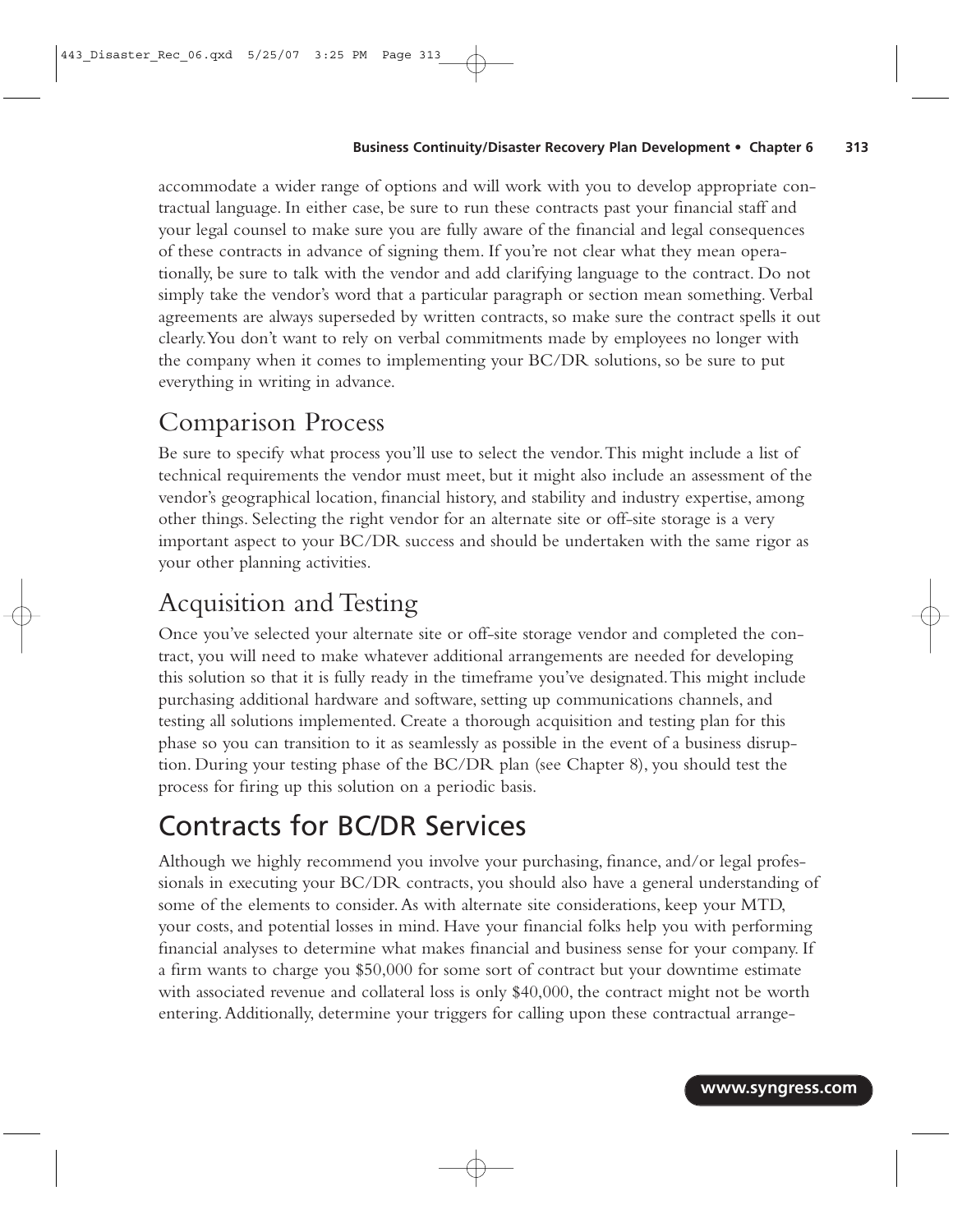ments so you don't prematurely fire up these contracts or avoid using them during times when they should be activated.

### Develop Clear Functional and Technical Requirements

You know from project management fundamentals that developing functional and technical requirements is often what defines the difference between success and failure.The same is true here. If you have not clearly and fully defined your functional and technical requirements, you'll get all kinds of vendor responses.The more specific you are, the more fully a vendor can address your needs. In addition, if you leave too many elements open to discussion, you'll endlessly discuss possibilities without being able to identify appropriate solutions. Have these discussions in advance, and then come to a firm agreement about the requirements. If some requirements appear to be optional or "nice to have," then list them as options and not as requirements. Pare down your requirements to the elements you absolutely must have. Remember, the more options you include, the higher the cost is likely to be.Therefore, if cost is an issue (and it almost always is an issue), be sure to list what you require and what you desire as separate items. When this information has been finalized, write up formal requirements documents that you can provide to potential vendors.Also, be sure that your requirements documents are reviewed by subject matter experts, including IT experts and those in your company who understand regulatory, legal, and compliance issues. Your requirements should meet all these needs before going out to the vendors.

## Determine Required Service Levels

Service levels are typically part of technical requirements, but we've listed them separately because they are vitally important when developing Requests for Proposal (RFP) or Requests for Quote (RFQ) from vendors.You may have contractual obligations to provide certain levels of service to your customers, so you may need to specify requirements for your vendors that meet or exceed these metrics. Even if you have no externally facing service level agreements (SLA), you should still specify SLAs in your contracts with vendors. If you're contracting for Internet connectivity, you should specify bandwidth, minimum upload and download speeds, and maximum downtime per specified period, for example.These may sound like technical requirements, but let's look at how this can play out in a contract.You write up your requirements, which include bandwidth, minimum upload/download speeds, and maximum downtime.Three vendors respond to your RFQ to provide backup Internet connectivity to your company in the event of an outage from your main vendor or in the event that your company's facilities are damaged.All three companies give you quotes that indicate they can meet or exceed those three requirements (bandwidth, speed, availability). However, those are not contractual terms, those are the company saying they *can* meet or exceed those metrics. If it's not in the contract, it's just a statement of capabilities, not a commitment.A service level agreement will specify minimum bandwidth availability during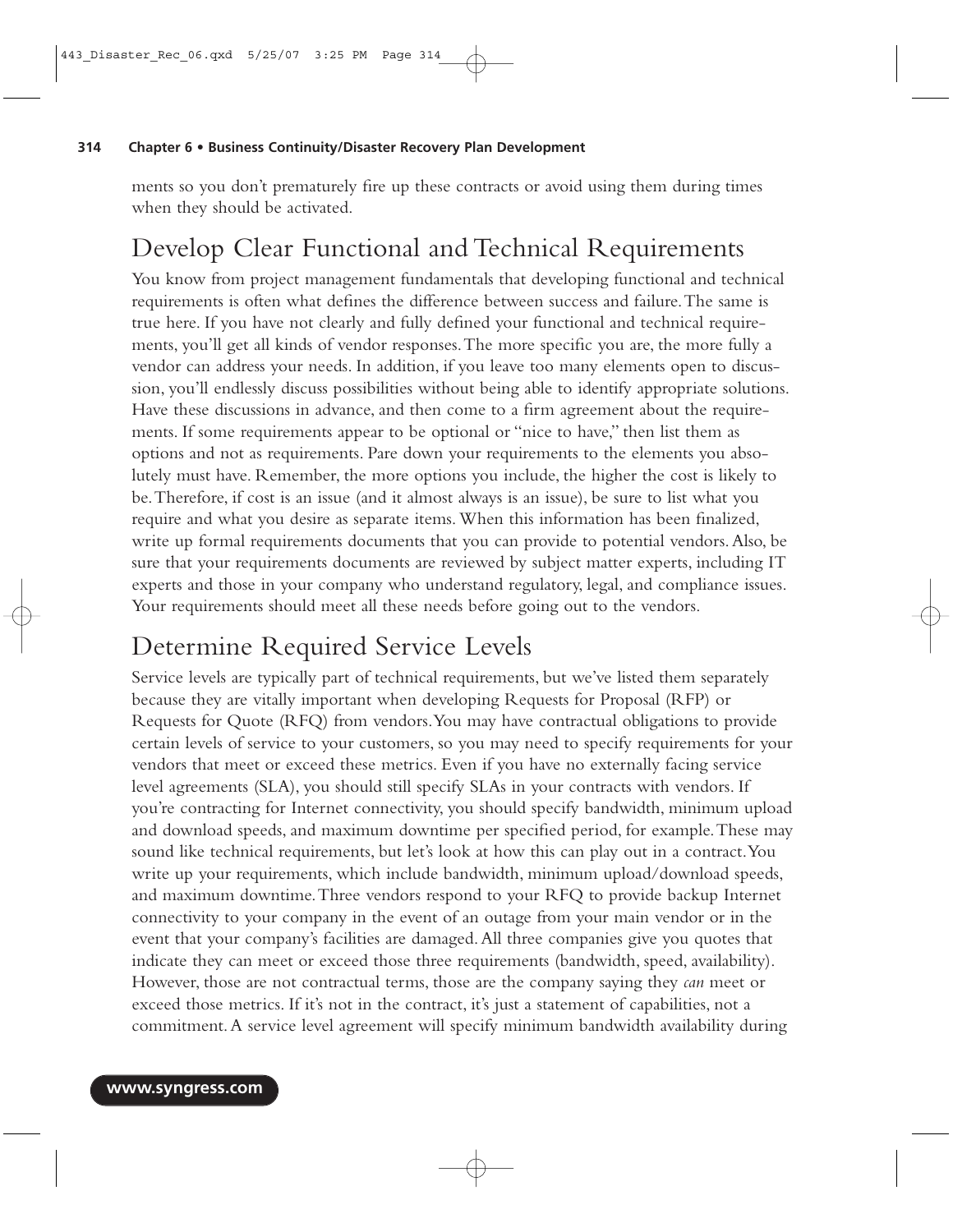a 24-hour period, 7 days a week. It would state that you will have access to [insert bandwidth metric 24 hours a day, seven days a week until [insert termination metric or trigger]. This way, the vendor can't provide you the bandwidth you requested only from 11 P.M. to 6 A.M. on Saturdays and Sundays and short you the rest of the time. Granted, most vendors are on the level and want to provide the services to you they've agreed upon, but that's why contracts exist—to clearly define who does what, when, and at what cost.This keeps the guess work (and the finger pointing) to a minimum.

## Compare Vendor Proposal/Response to Requirements

Once you receive vendor responses to your proposals, you should evaluate how closely each vendor comes to meeting the requirements of your plan.Any vendor that does not meet the requirements should not be considered further.There may be two exceptions to this. First, if your requirements are unique enough that no single vendor can meet your needs, you may have to circle back and find two or more vendors who can work together to meet your unique requirements. Second, you may discover from vendor responses that your requirements were too broad, inclusive, or vague, and that none of the vendors' responses meet your requirements exactly. In that case you may have to refine your requirements and go back out for bid.Assuming your requirements are well written, your next step is to eliminate vendors that cannot meet your needs and focus only on those vendors who addressed your requirements fully in their responses.

## Identify Requirements Not Met by Vendor Proposal

If there are one or more requirements not met by any vendor, you may need to find two or more vendors to work together to provide the full range of services you need. If none of the vendors met a particular requirement, you may also choose to review that requirement and reassess it in light of vendor responses. Remember, you contract with vendors in order to leverage their specific expertise. If none of them meet a particular requirement, you may wish to talk with several of your short-list selections to find out why they did not address that aspect. It might be redundant or otherwise unneeded. In that case, you should revise your requirements to reflect this new information.

## Identify Vendor Options Not Specified in Requirements

Vendors also may offer additional options not specified in your requirements.Again, based on the vendor's expertise, they may offer additional choices that can round out your requirements or plan. Utilizing their expertise can be a good way of ensuring you have the best solution in place. For example, the vendor might say (in essence),"Everyone who's asked for A, B, and C also has found that D was an extremely important option they'd overlooked. Perhaps you'd like to add D to your plan as well."They may be sharing industry expertise and best practices with you, or they may simply be trying to up-sell you.You'll have to look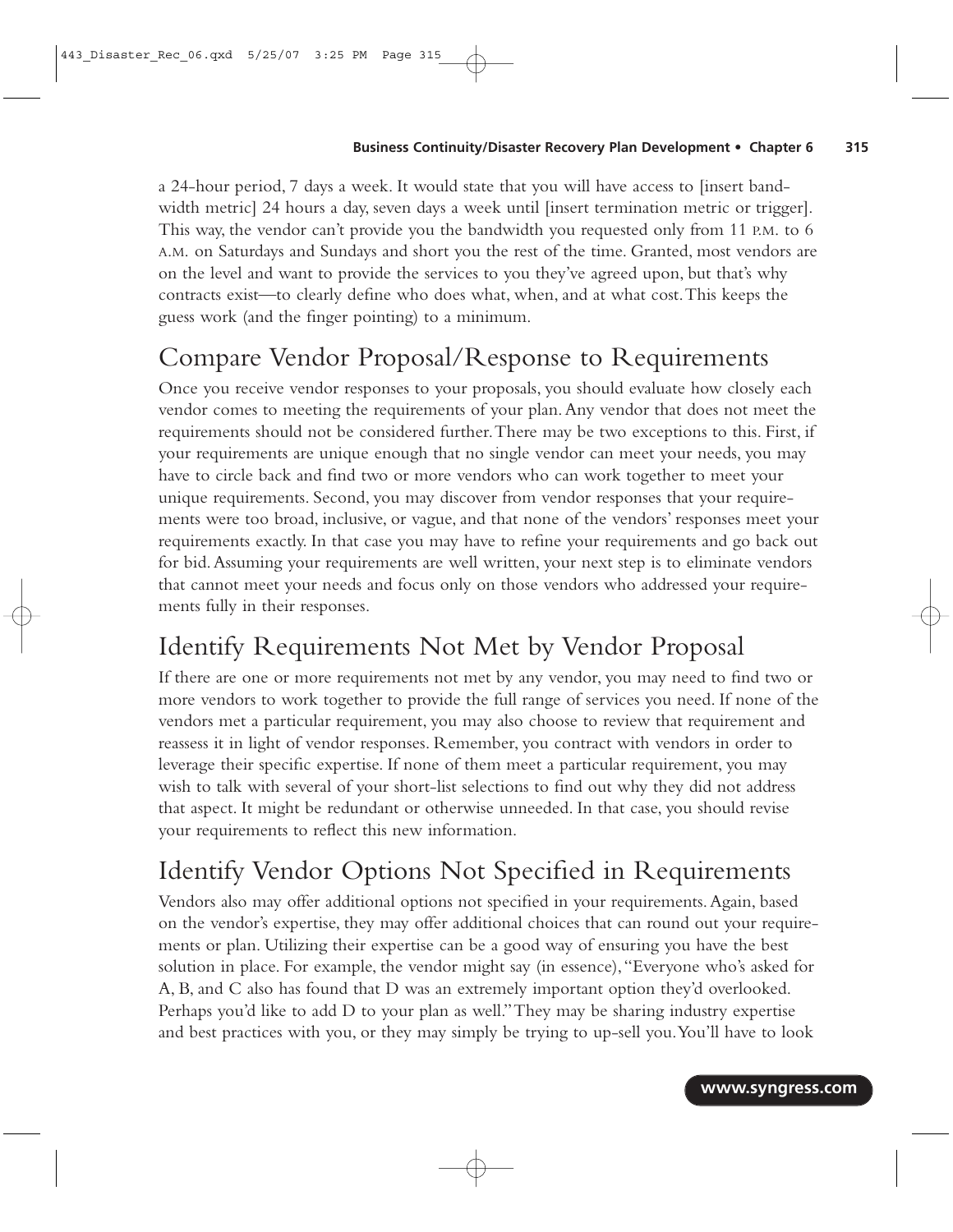carefully at these options and perhaps do some independent research to determine whether these options are "must have,""nice to have," or "useless add-ons." If you have an established relationship with these vendors, they'll more than likely offer you additional options but won't put pressure on you to upgrade unless they feel it's vital to your success. However, we all know there are sales people that will try to sell you every option they can think of just to make a bigger sale, so you have to be an active participant in the transaction. Know your options, know what makes sense, do some additional research, and determine if any of the additional options would enhance your plan or fill in gaps you didn't realize existed. Don't be forced into upgrades and options you don't really need just because you have a very persuasive sales person in front of you.

#### From the Trenches…

#### **Managing the Sales Process**

Sometimes your purchasing department manages the purchase of goods and services, but when you're talking about the purchase of backup, storage, or alternate site services for your BC/DR plan, there's a good chance you will be directly involved. If you haven't been involved with the sales process in the past, you might find yourself being swayed by excellent sales people—the ones who can convince you that you need something you really don't. Most sales people are honest and are trying to balance their need to sell with your need for the product or service they're selling. They also realize that loyal customers are borne out of an honest sales experience, not out of strong-arming someone into purchasing more than they need. In order to be successful in the process, take time to be clear about *your* objectives *before* a sales meeting. If you intend on making a purchasing decision at that time, write down the terms or parameters you will accept. Keep these to yourself but know that this is your bottom line. If the sales person cannot or will not meet your bottom line objectives, there is no deal to be struck.

The same holds true in any negotiation—know what your bottom line is and work toward meeting (or exceeding) that bottom line. If you have developed clear requirements and you know your bottom line, you should be able to successfully navigate the sometimes tricky sales process. Negotiation skills can help you in all aspects of life and they'll certainly help you in the business world. If you're interested in learning more about the art of negotiation, there are thousands of helpful books, courses, and seminars you can turn to for more information.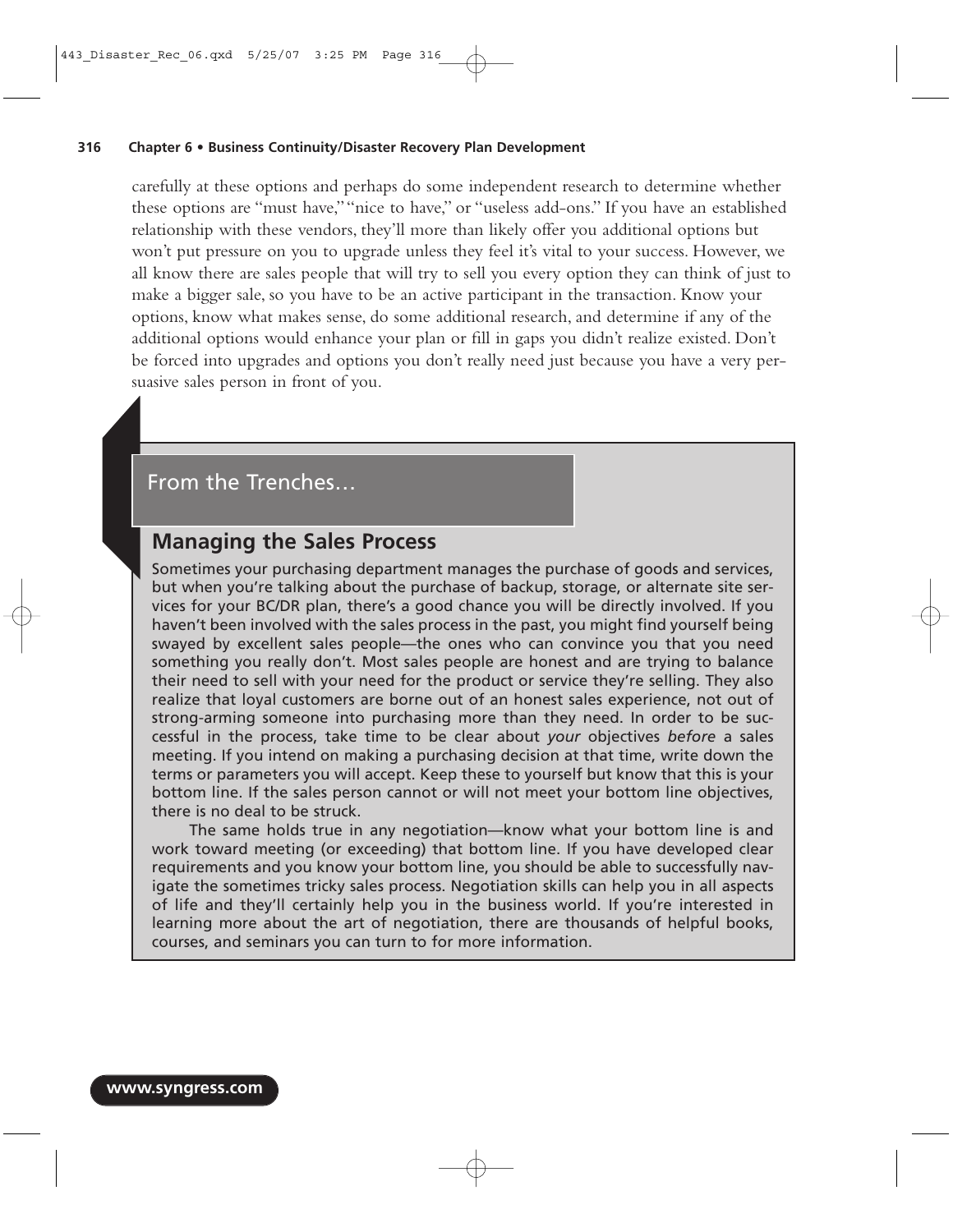# **Communications Plans**

Earlier in this book, we discussed the need for various communications plans. In this section, we'll define various communications plans you should develop and identify some of the common elements in such a plan. If you already have communications plans in place, you can use this section as a checkpoint to ensure you've got all your bases covered. For each plan, you should define specific steps just as you would for any other process in your BC/DR plan.You should define the following:

- Name of communication team, members of team, team lead, or chain of command
- Responsibilities and deliverables for this team
- The boundaries of responsibilities (what they *should* and *should not* do)
- Timing and coordination of communication messages (dependencies, triggers)
- Escalation path
- Other information, as appropriate

Communications plans can be assigned to other, existing teams.A good example of this is that the employee communication plan may be the responsibility of the HR team.There's no need to create additional teams to execute communications plans if these activities fall within the scope of defined teams. However, in some companies, it might make sense to have most of the communications come from one dedicated communications team in order to maintain control over communications and to ensure that a single, consistent message is delivered to all stakeholders.The decision is yours and usually is based on how large the company is and how it currently operates.

## Internal

The internal communication plan is really part of the BC/DR activation and implementation plan. If a business disruption occurs, you need to have a process in place for notifying BC/DR team members.This is done as part of BC/DR plan activation and is a critical aspect that should be clearly delineated. How will team members be notified and updated? What processes, tools, and technology are needed? Are these included in your plan yet? If not, add them to your WBS or in a section called Additional Resources so they are captured and addressed in advance of a business disruption.

## Employee

Employee communication is also internal communication but differs because it is any communication that goes out to employees who are not part of the BC/DR implementation. If a business disruption occurs, you'll need to know how to notify all employees.You'll also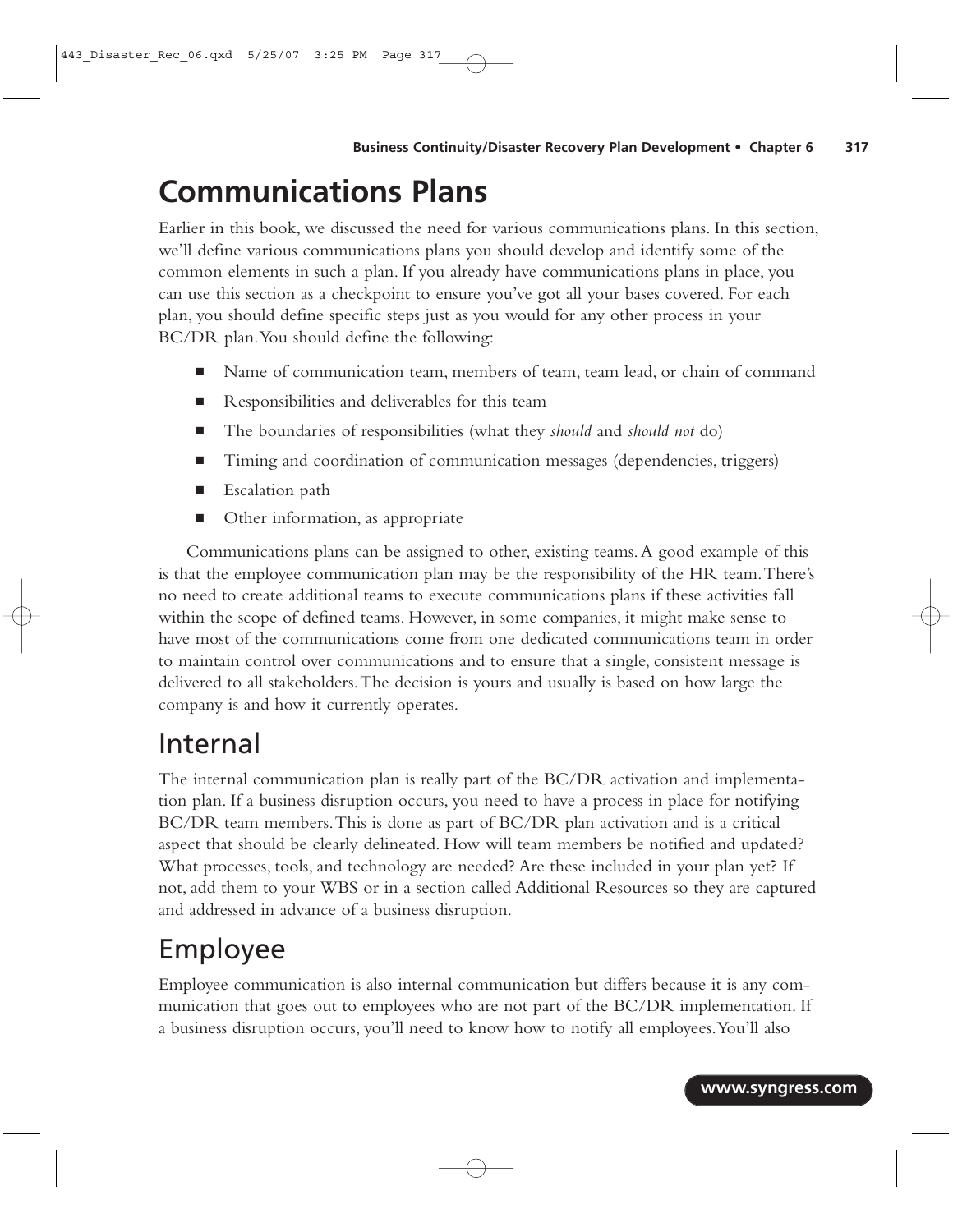need to let them know answers to the most basic questions including what happened, what is being done to address the problem, and who they should go to for more information. For example, if the building burns down overnight, employees may show up for work in the morning as scheduled.The BC/DR team may already be in action but the general employee population needs information. How this information is communicated and by whom should be identified. It often makes sense to develop an information tree so that key communicators know to whom they should go for updates and official information. For example, in a small company, you may designate the HR manager as the person who will communicate with employees on all BC/DR matters.The HR manager should know who to go to for information on the status of the BC/DR activities.This might be the Facilities manager or the BC/DR team leaders (who should be identified in the activation plans, discussed earlier in this chapter).

## Customers and Vendors

Customers and vendors typically require different types of communications but the information is often similar.They may need to be notified of the business disruption, the basic steps being take to rectify the problem, the estimated time to recovery and any work-arounds needed in the meantime. If you are developing crisis communications plans for the first time, be sure to read the case study that follows this chapter, entitled "Crisis Communications 101," for more information on how to communicate in a crisis.

## Shareholders

If you have shareholders of any kind (debt or equity investors, shareholders, etc.) you must communicate the nature and extent of the disruption. In most cases, they are concerned with the ongoing viability of the company and possibly the short-term financial impact of the disruption on the company.Therefore, communication with this group requires that specific issues be addressed.As you can tell, these issues are very different than, say, employee issues, so someone well-versed in investor relations should be charged with this communication. In most companies, this task falls to the CEO or a high-ranking corporate officer who can specifically address the concerns of those who have a financial stake in the company.

# The Community and the Public

In addition to communicating with all the other stakeholders we've mentioned, you also will need to communicate with the general public. Local newspapers,TV, and radio stations will certainly take an interest in a localized business disaster such as a fire or flood. National and international media may also take interest if the event is unique in some way or is part of a widespread disaster. Members of the local community may also have more than just vicarious interest—they may need to understand the impact your business disruption may have on them. Businesses in communities don't exist in isolation, and what happens to one busi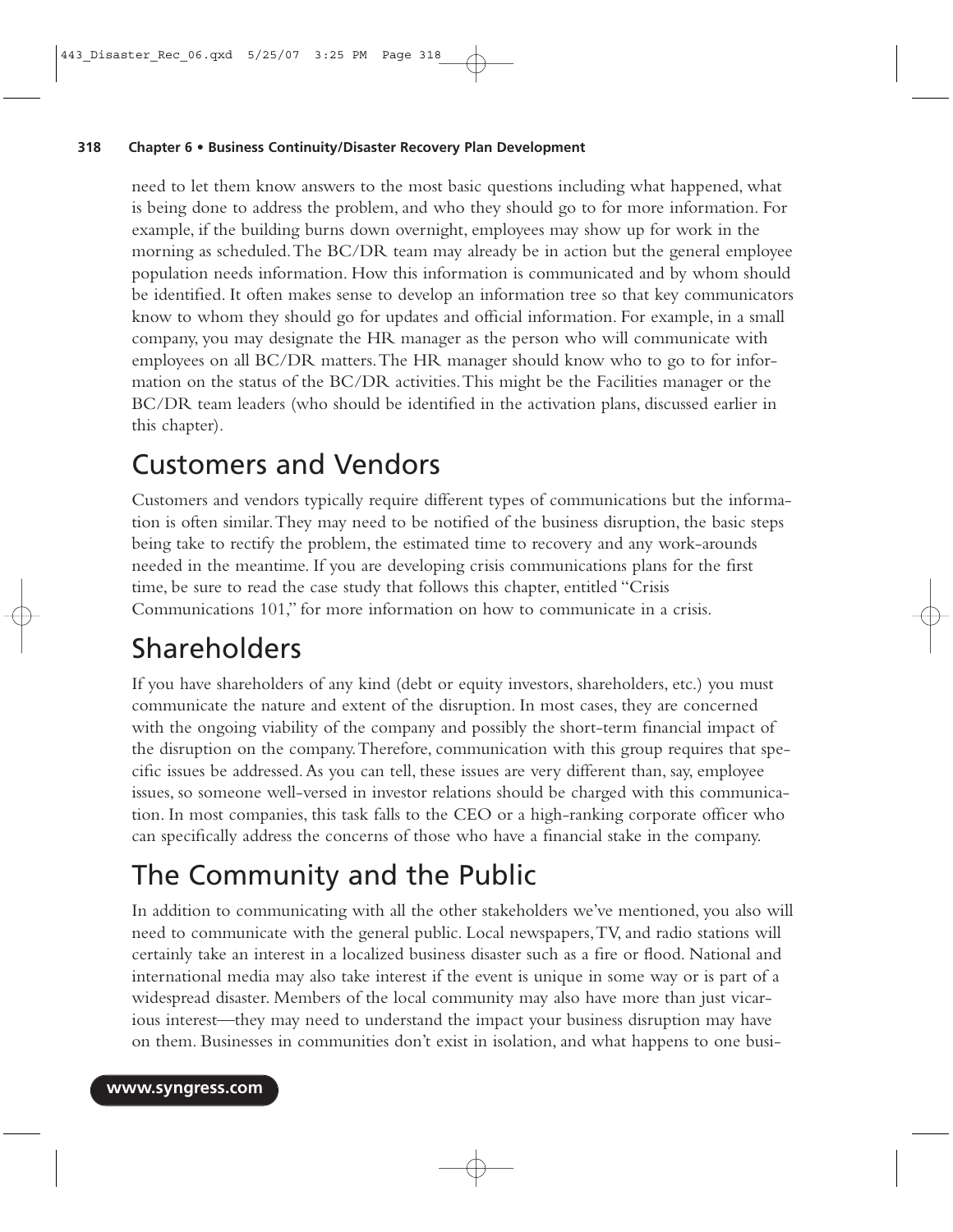ness may have a ripple effect on other businesses even if those other businesses are not customers or suppliers.

Communicating with the media is a tricky proposition and many executives at large firms go through extensive media training sessions in order to learn how to deal with the media.Although an extensive discussion of this topic is outside the scope of this book, you will learn the basics by reading the case study that follows this chapter. Additional media relations training resources are readily available online and there are hundreds of excellent books on the topic as well.As the leader of the BC/DR project plan, you may or may not be called upon to communicate with the media, but being prepared is always a good idea.

This plan should be well thought-out and you may wish to seek legal counsel with regard to what must be disclosed, to whom, and in what time frame.As you learned in the case study presented earlier in this book ("Legal Obligations Regarding Data Security" by Deanna Conn), there are numerous legal requirements regarding notification and remediation that must be met in certain circumstances.To ensure you comply with regulations and laws in your industry, be sure to seek appropriate input from subject matter experts as you craft your shareholder communication plan.

**TIP**

Many public relations firms specialize in crisis communications. You can work with this type of firm in advance to develop appropriate communications plans. You can also contract with these kinds of firms to assist with communications in the aftermath of a major event. In most cases, they can advise you on the best course of action, potential communications pitfalls, and provide guidance regarding certain legal issues. You may also need to get a legal opinion in certain matters, especially if death or injury occurred on your company's premises or as a result of company action. The PR firm you work with can help you understand how to communicate effectively and when to seek additional input before, during, and after your business disruption.

## **Event Logs, Change Control, and Appendices**

In traditional IT, event logs track a variety of system and network activities. In a broader sense, you may choose to create a BC/DR event log for tracking various events and milestones. For example, your decision to activate your BC/DR plan may be based on two or three event types occurring, either simultaneously, in quick succession, or within a specified time period.These events may trigger the activation of the BC/DR plan itself, or they may signal the point in time when it's appropriate to move to the next stage in your plan. Having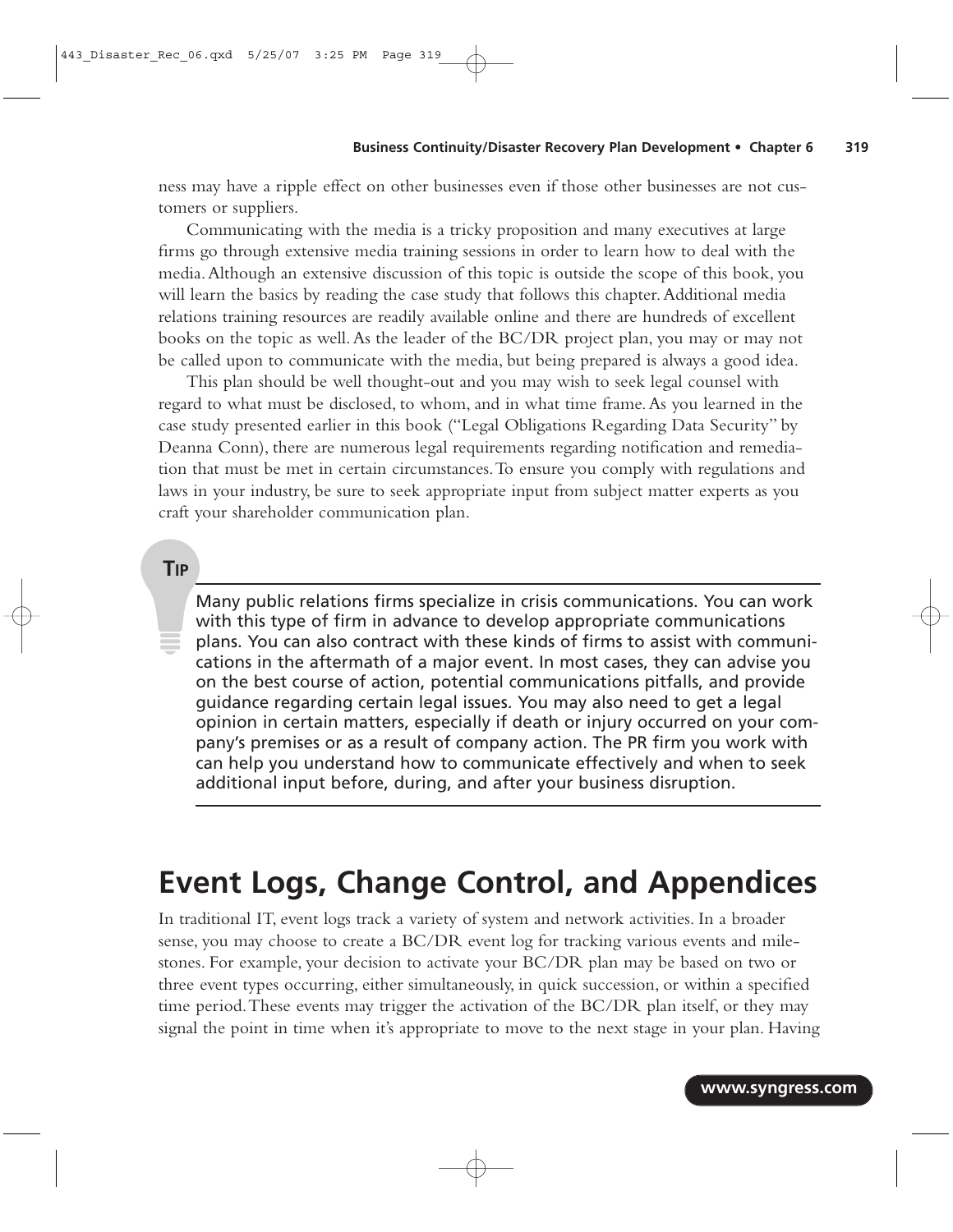a chronological log of events can help clarify circumstances so appropriate decisions can be made in a timely manner.

## Event Logs

As an IT professional, you're probably well versed in reviewing event logs as they pertain to systems and security events. However, in BC/DR, event logs are not necessarily logged by a computer system. In many cases, event logs are hard copies developed sequentially over time by making notes on what happens when. Event logs help you track events, in order, over time, and can help in identifying appropriate triggers for key activities.

Keep in mind that these logs establish who knew what and when, so they may become legal documents at some point in the future.You have to balance the need for timely information with the potential for litigation.As unfortunate as it may be, sometimes too much documentation leaves the company open to lawsuits, even when the company has acted as best it could given the circumstances. We don't suggest you do anything illegal or unethical—quite the opposite—but you may want to talk with your legal counsel to understand what can and cannot become evidence in the event there is a lawsuit that stems from some sort of business disruption. If something can become a legal document or be used as evidence in some manner, you should be aware of that going in.Your legal counsel may have recommendations about how to record data to minimize the possibility of litigation while maintaining accurate, useful logs.

In the absence of specific legal advice on how to develop logs, the best general advice is to record only the relevant information and stick to the actual facts, not conjecture. Instead of "Barnett seemed confused by the request to review the equipment," you might simply say, "Barnett was contacted regarding reviewing the equipment at 11 P.M., 2/22/07" or "Barnett had numerous questions regarding the request to review equipment. Issue escalated to Barnett's boss, Martina."All these statements are true but the first statement contains conjecture—was Barnett confused or did you just assume he was because of the look on his face? If you state in your log that Barnett was confused, this might be the basis of a lawsuit claiming that appropriate action was not taken in a timely manner. Stating only the facts keeps everything moving forward and does not unnecessarily open the door to legal problems down the road.

On the other side of the legal coin, there may be legal or regulatory requirements to log certain events or make notifications within a certain timeline. Event logs can help you operate within these legal requirements as well. If you operate under these constraints, be sure to include these requirements in your BC/DR plan, perhaps with hard copy templates of the event logs, so that your team knows clearly what the logging or notification requirements are in the stressful aftermath of a business disruption.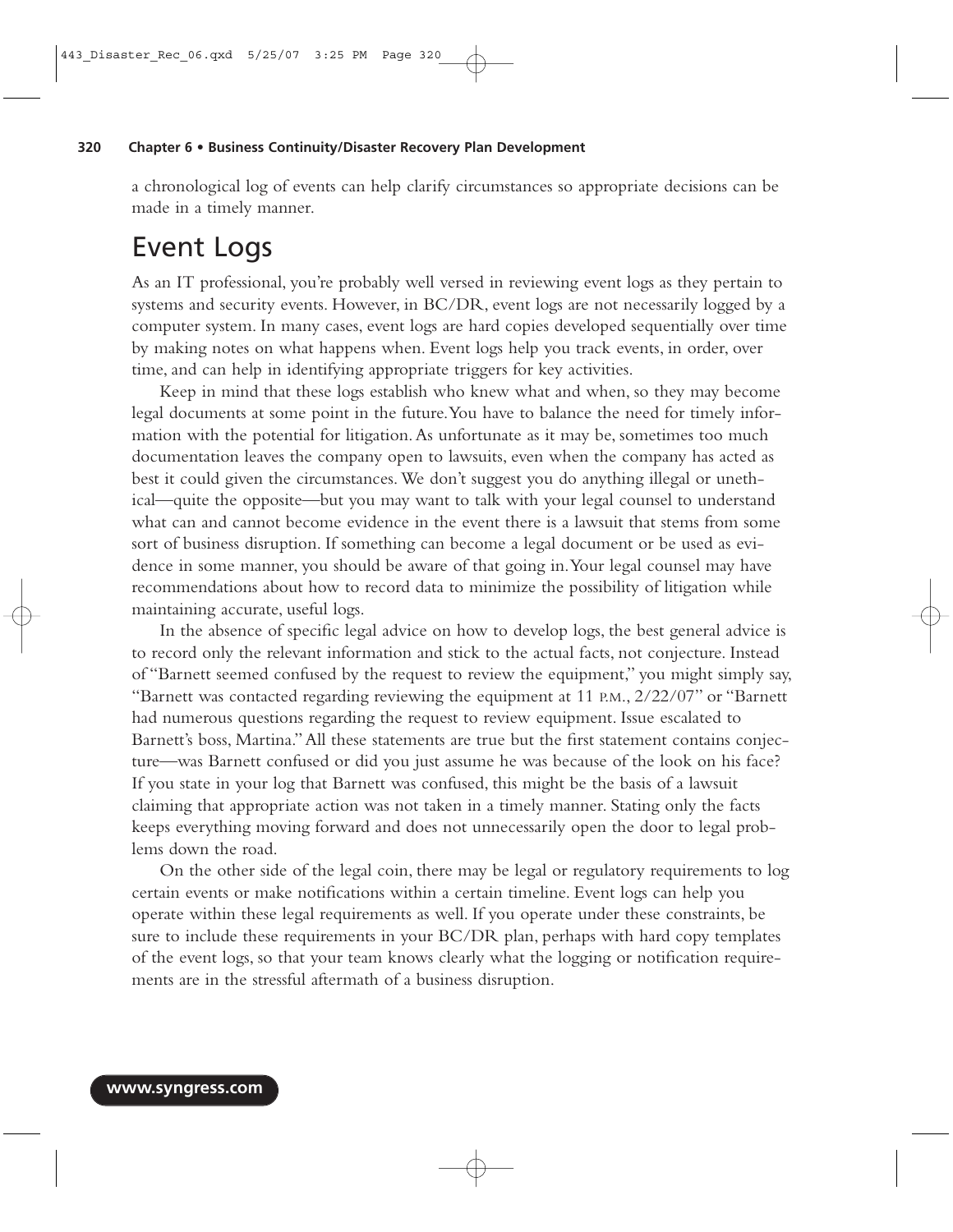## Change Control

Change control is a necessary element in any project and BC/DR planning is no exception. There are two types of change control you'll need to develop. First, you need to devise a method of updating your BC/DR plan when change occurs in the organization that impacts your plan. Second, you need a method of monitoring changes to the BC/DR plan to ensure they don't inject additional uncertainty or risk into your plan. Let's look at both of these scenarios briefly.

As companies grow and expand, numerous changes occur to the organization's infrastructure.This can include departmental reorganization, the creation of new departments, the expansion to additional facilities, and more. It also comes with changes to the IT infrastructure including the location and duties of servers, the implementation of new applications and technologies, and the reorganization of existing infrastructure components.All these kinds of changes impact the existing BC/DR plan.These elements should be addressed in the plan maintenance activities, which we'll discuss in Chapter 9.You can't control the change that occurs in the organization, but you can put in place a system for assessing change and how it impacts your BC/DR plan. In most cases, this occurs during the periodic review of the plan and we'll remind you of that in Chapter 9.

A subset of change control is version control. Be sure to include a process for managing revision history for your BC/DR plan. Many people choose to simply put a small table at the beginning of the document outlining the changes in chronological order.Table 6.1 shows an example of a revision history table that might be used in your BC/DR plan.

| <b>Revision Number Revision Date Detail</b> |          |                                                                |
|---------------------------------------------|----------|----------------------------------------------------------------|
| 1.0                                         | 02.22.07 | Finalize first version of BC/DR plan                           |
| 1.1                                         | 03.20.07 | Modify network diagrams in Section 4.2                         |
| 2.0                                         | 06.05.07 | Revise plan to include acquisition of ABC Co.                  |
| 2.1                                         | 11.05.07 | Include new specifications and contract for<br>alternate site. |

| Table 6.1 Revision History Table |  |  |  |
|----------------------------------|--|--|--|
|----------------------------------|--|--|--|

You can define what constitutes a major and minor revision.Typically, going from 1.0 or 1.1 to 2.0 is considered a major revision (when the number to the left of the decimal point increases); going from 1.0 to 1.1 or 2.11 to 2.2 is considered a minor revision (when the number(s) to the right of the decimal point increase). Clearly, the numbering scheme is not quite as important as keeping track of revisions, unless you work in a company that has a very formal system for revision control in place.A quick note in the Detail section can help clue you in to the changes in the revision. Some people also like to document more extensive information about the changes and this can be done in the beginning of the document.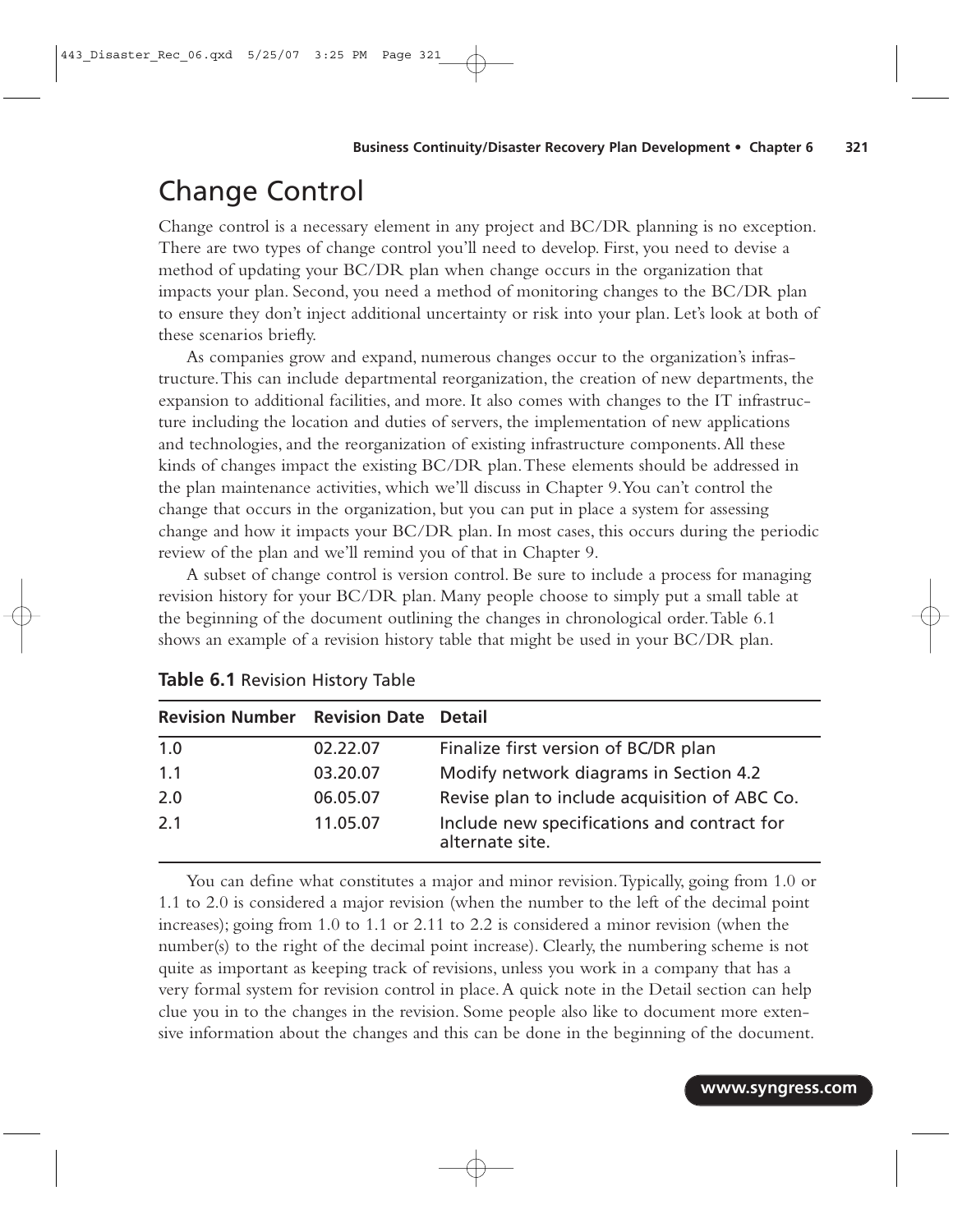For example, you could create paragraphs labeled,"Changes in Revision 1.1," and note the key changes made to the document.This helps you see at a glance how the plan has changed without reading the entire document.There are numerous systems for managing revisions and you should select one that is consistent with the way your company operates. Don't make it into a huge production or it may be circumvented, but do use some system for tracking changes so you don't have to compare two documents side by side to figure out what changed between revisions.

## Distribution

Although the plan is not yet complete, you should devise a strategy here for distributing and storing the final BC/DR plan.The revision history will help you and the team with version control, but you will still need a method of distributing the latest revision or notifying the team that a new version exists. In some cases, the plan may be stored in a software program that performs version control and revision notification. In that case, you're pretty well set other than adding team members to the notification list. If you're not using such a program, you can still maintain the plan on a shared, secured network location and provide team members or team leads with access to the folder. Keep in mind that this document is a very sensitive document and all precautions should be taken to ensure it does not fall into the wrong hands, is not leaked to competitors or to the media, or otherwise compromised. Use standard security and encryption where this document is concerned. Distribute the document in soft copy via e-mail only as needed. If possible, simply e-mail a notification that a new version is available while maintaining the document in the secure location. Remind people that the document is sensitive and should not be copied, distributed, or otherwise handed out.The document should only be distributed to those who have a defined need to know.

Finally, be sure you create a process or method for *printing* the updated plan so you have a hard copy version available if systems go down.The BC/DR team lead or leads should all have a paper copy in a secure location, both on-site and off-site. When new versions are available, old versions should be shredded or destroyed in a secure manner.

## Appendices

Any information relevant to your plan that does not belong in the body of the plan should be attached or referenced as an appendix.There are no strict rules about what should or should not be included in the appendices, but it's usually detail required for successful implementation of the plan that may pertain to only one group or subset of BC/DR teams. For example, you might include the technical specifications of mission critical servers in an appendix.As servers are moved, updated, or decommissioned, you can easily update the related appendix without modifying the plan itself.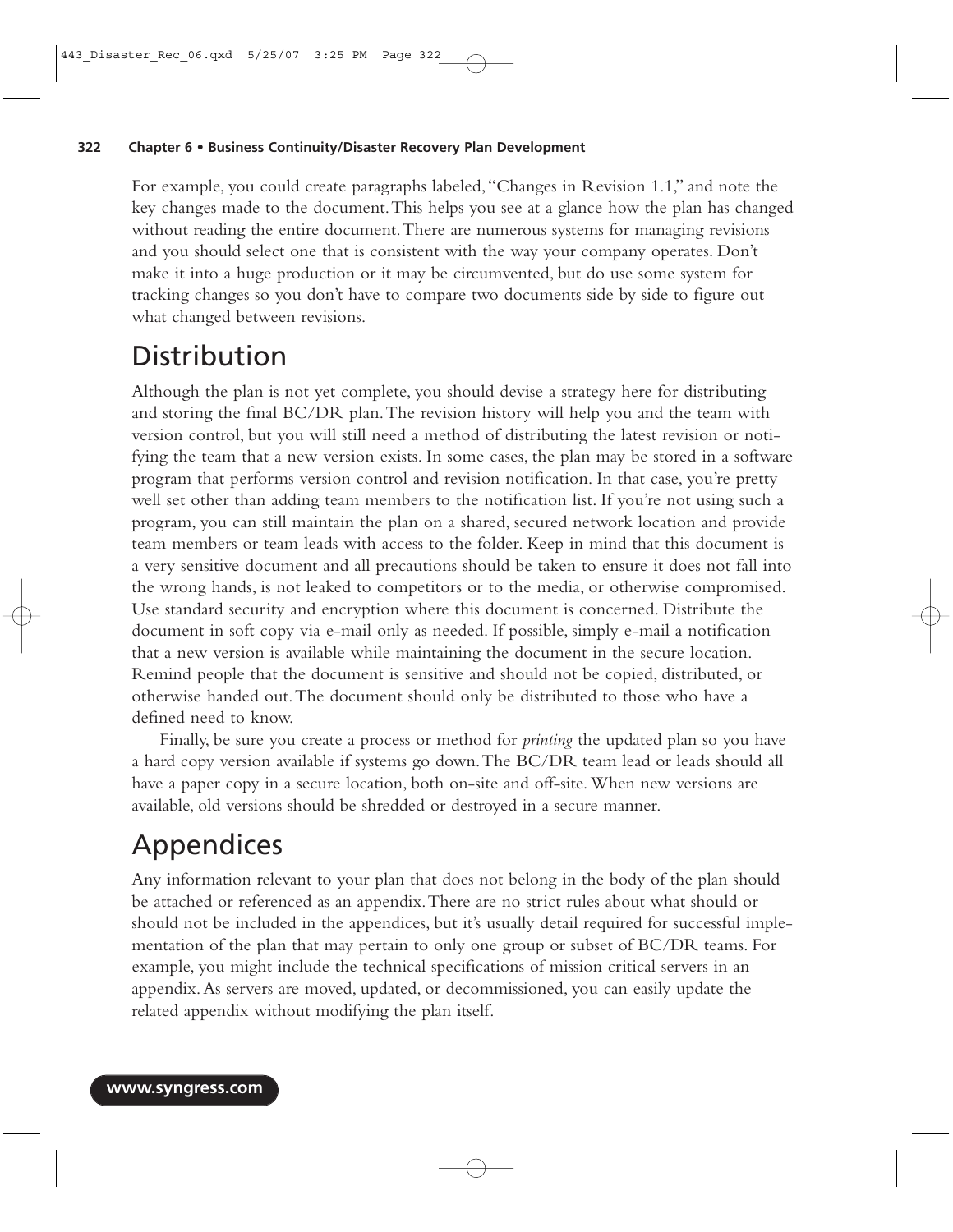Contracts with external vendors should be kept as appendix items so that they are located in one central place for reference.Your finance and/or legal departments may want to retain originals of these contracts, which is fine, but be sure to include copies in your BC/DR plan. If you have to activate your plan, you don't want to have to run around looking for someone from finance or legal to determine how and when you can activate your external contracts.

Templates for event logs, communications, and other predefined processes can be included. In event log templates, be sure to include time, date, event, notification requirements, legal, or compliance issues and other requirements so they're easily accessible in the event of a business disruption or disaster.

Key contact information should be included in the plan, but you may choose to include it as an appendix, especially if it changes frequently. If you choose to do this, you should include key contacts within the body of the plan and use the appendix for additional contact information, as appropriate.The reason for including the key contact information within the body of the plan is twofold. First, key contacts are integral to the successful activation and implementation of the plan.As such, that information should be incorporated into the body of the plan. Second, if that information changes, it should trigger a BC/DR plan revision. Key personnel need to be trained, they need to understand their roles individually and as part of the BC/DR team, and they need to be given the tools, resources, contacts, and information needed to do so successfully. If a key member of the BC/DR team leaves, for any reason, the person replacing them needs to be brought up to speed.This should trigger a quick review of the plan. If the successor has been assigned by virtue of position (the Facilities manager resigns and a replacement is hired), the replacement needs to be trained in all aspects of their duties with regard to the BC/DR plan. If the successor is not assigned and needs to be found, looking through the roles and responsibilities of this position can help you select the right person to fill the gap.

Any other information that is related to the plan that needs to be updated, maintained, and correlated to the BC/DR plan itself should be included as an appendix. Don't throw everything you can think of into an appendix and think you're covered. More is not necessarily better in this case, but do be sure to include key information you'd want to have quick access to in the event of a natural disaster or other significant business disruption.To give you a few ideas about what else might be attached to your plan in an appendix, we've provided the following list. Not all of these elements are needed by every company, but you can pick and choose based on your unique situation.

- Critical work space equipment and resource information and related vendor data
- Critical IT hardware, software, equipment and configuration information, and related vendor data
- Critical manufacturing, production and warehousing information and related vendor data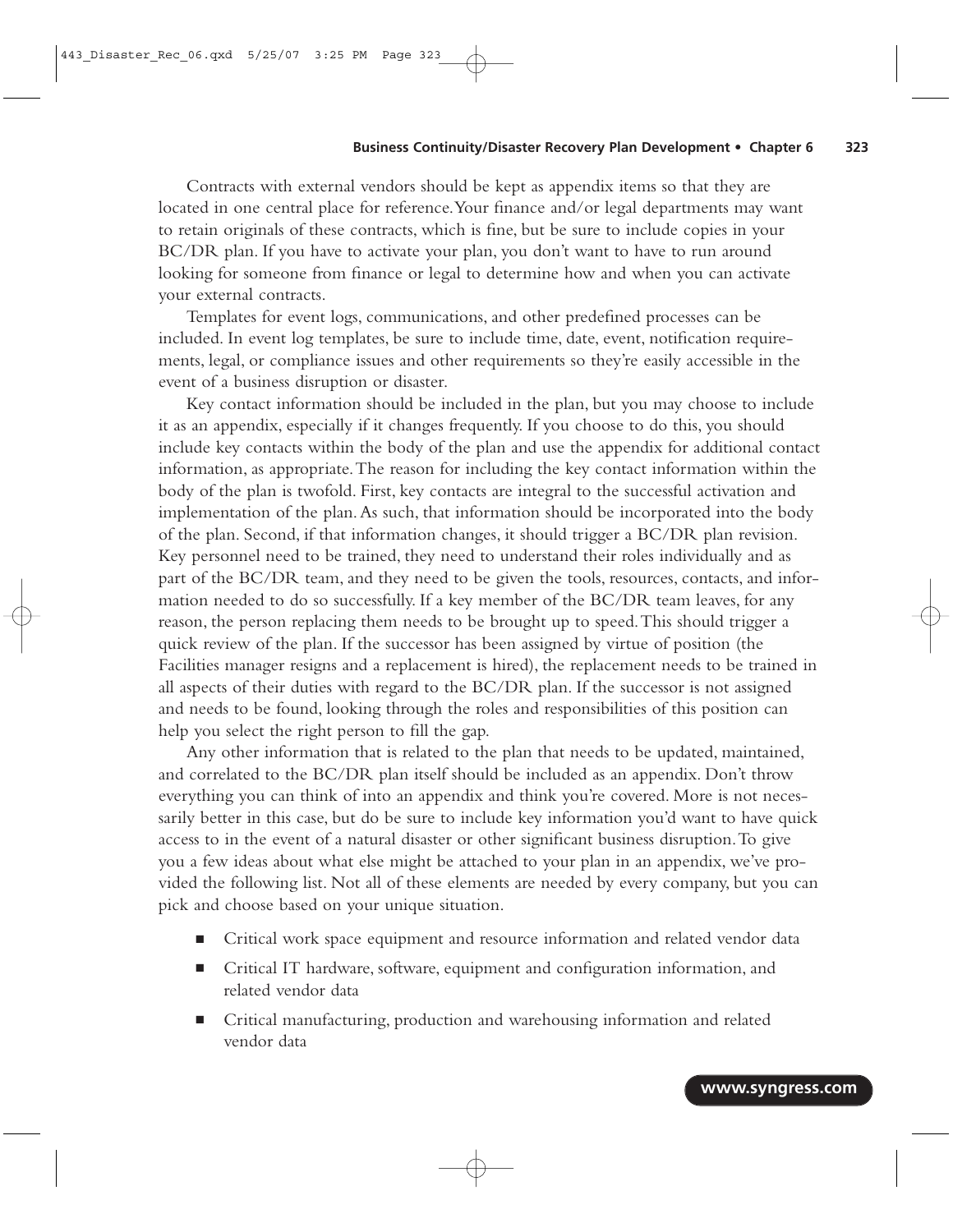- Critical data and vital records information, including storage and retrieval information
- Alternate IT or work site information
- Crisis management center resources and information
- Insurance information including all relevant policies, policy numbers, and insurance contact information
- Service level agreements (that you must provide to customers or that vendors must provide to you)
- Standards, guidelines, policies, and procedures
- Contracts related to BC/DR
- Forms
- BC/DR Plan distribution list
- Glossary

Every company and every BC/DR plan is different, so there is no hard-and-fast rule about where information belongs, as long as critical data is included in a logical manner. If writing a plan or organizing data is not your strong suit, be sure to recruit assistance to draft a plan that makes sense. It should follow a logical progression and match the way your company does business to the greatest extent possible.

## Additional Resources

What other resources do you need to successfully implement and maintain your plan? In the next chapter, we'll discuss emergency and business recovery plans, so some of this may come up in that context. However, if there are communication tools, equipment, or resources you think of as you develop your plan, they should be noted in a section called Additional Resources (or other similar heading) and they should be added to your WBS to ensure someone takes ownership of gathering these needed resources.

# **What's Next**

When you complete the work in this chapter, you should have a fairly robust BC/DR plan in the works. It will have gaps related to specific emergency and disaster recovery efforts (see Chapter 7), and in training, testing, auditing, and maintaining the plan (see Chapters 8 and 9), but other than that it should be well on its way to completion. If not, step back and review your data, your plan, and your company to determine what is missing and how you can address those gaps.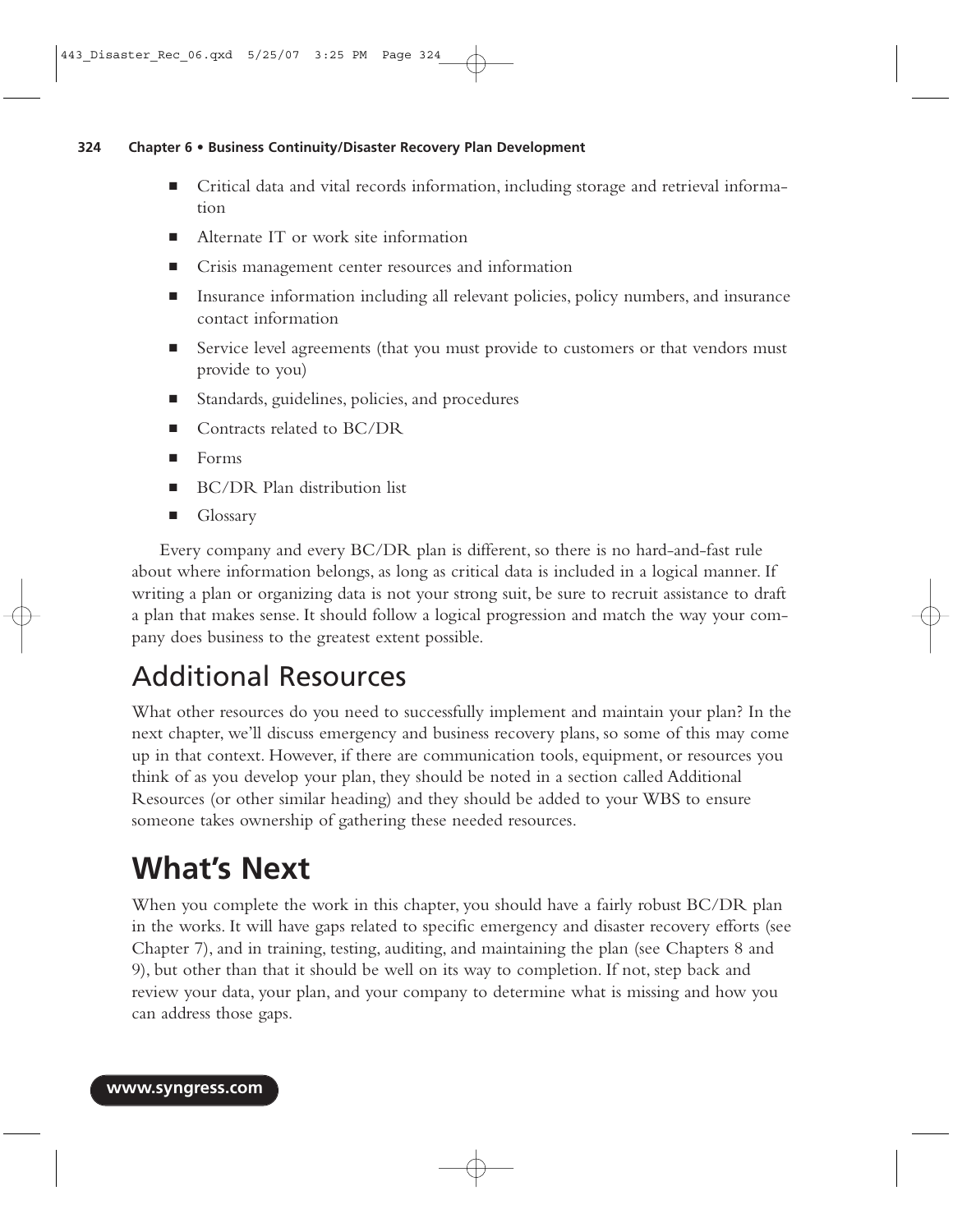# **Summary**

Putting your business continuity and disaster recovery plan together requires pulling together the data previously developed and adding a bit more detail. Understanding the phases of the BC/DR plan helps you develop strategies for managing activities if you have to implement your plan.The typical phases are activation, disaster recovery, business continuity, and resumption of normal activities.The plan must also be tested and maintained, regardless of whether it's ever implemented.

Potential disruptions need to be categorized and we discussed three levels: major, intermediate, and minor. By clearly defining these for your organization, you can ensure you understand what recovery steps should be implemented.This will define how and when you activate your BC/DR plan.After the plan is activated, a trigger should define when disaster recovery tasks begin.These recovery tasks should be well defined in your BC/DR plan and we'll cover these in detail in the next chapter.The transition from disaster recovery to business continuity should also be well defined so that you can begin to resume business activities, though things will not be back to business as usual at this juncture.This is also discussed in detail in the next chapter.

Developing your BC/DR teams is a vital part of your planning.There are numerous roles and responsibilities in each phase of your BC/DR work and defining these and populating your teams in advance is crucial to your success if the plan is ever activated. In addition, these teams will need to be trained in implementing the BC/DR activities.Training is discussed in detail in Chapter 8.

After you've created your teams, you can further develop your planning tasks and assign resources, timelines, and budgets.You can identify task dependencies, develop milestones, and create completion criteria for key tasks. Since each company's set of tasks will vary widely, we presented only a sampling of high-level tasks related to acquiring an alternate computing site and contracting with vendors.

Communications plans are part of the BC/DR process because if a business disruption occurs, many different groups of people will need status updates and information.This includes employees, management, shareholders, vendors, customers, and the community, among others.You'll need to decide who needs to know what and when they'll need to know it.Then, you'll need to develop distribution methods appropriate to those groups (and to the circumstances of the disruption).

Event logs can help you manage the business disruption from start to finish, but remember that these may become legal documents later on.You may wish to consult with your legal counsel regarding what should and should not be included in the event logs. For example, it's generally considered fine to include facts but not conjecture or opinion. Sticking to the facts helps keep the log clear and concise and can avoid misinterpretation of data. In addition, there may be legal or regulatory requirements for event logging or notifi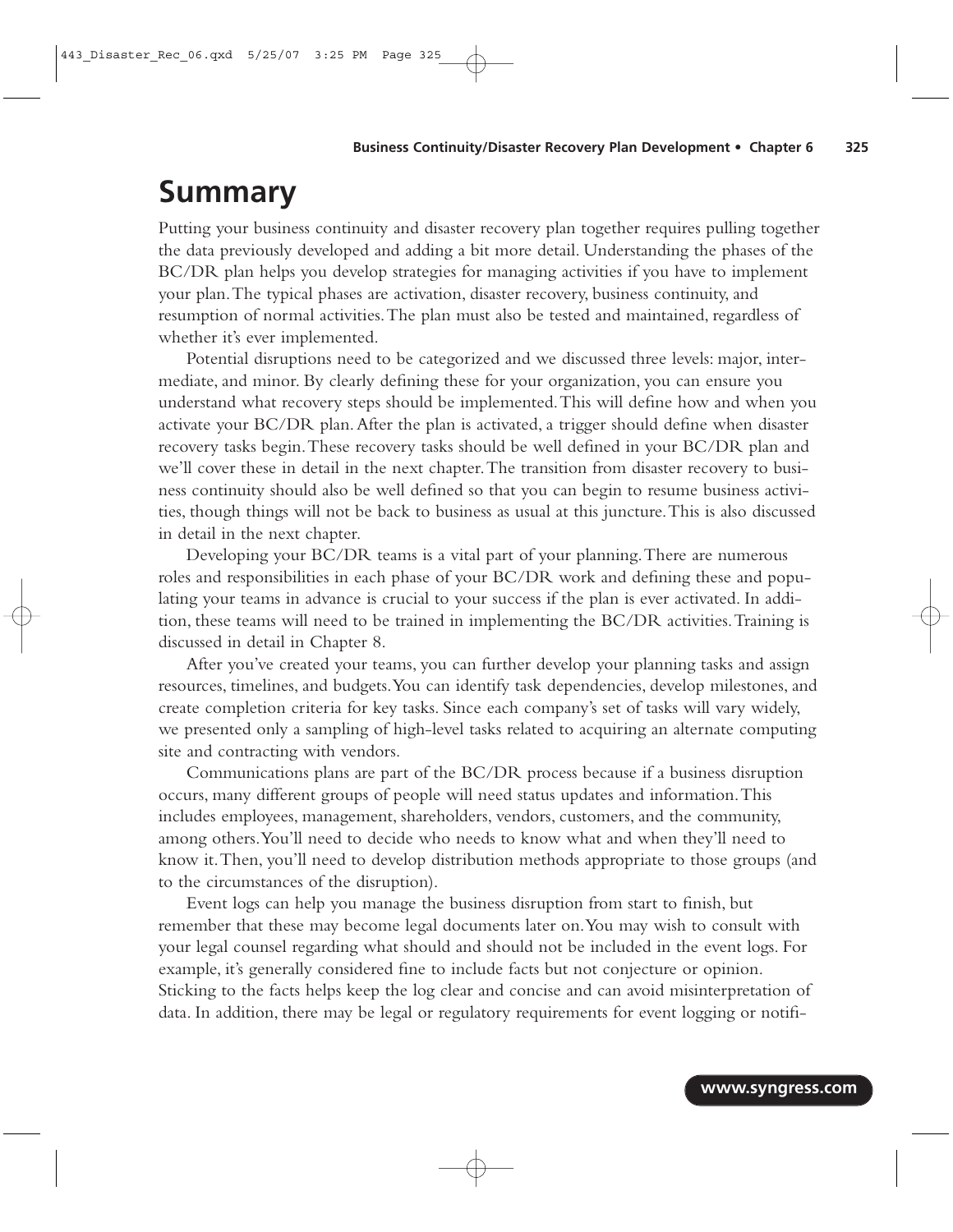cation, so be sure to include this in your process and make a note of it in any log files you develop (whether soft or hard copy).

Keeping track of document revisions is a bit of a "housekeeping" task but an important one when it comes to your BC/DR plan. Use a simple, concise method of ensuring that the plan is updated and that everyone has the latest plan. Develop a method for distribution and storage of the plan so that it's accessible to key personnel in the event of a disruption. Finally, include additional data such as technical requirements, service level agreements, and vendor contracts as appendices to the main BC/DR plan. Keeping all relevant data with the plan can make plan implementation and maintenance much easier.

# **Solutions Fast Track**

#### Phases of Business Continuity and Disaster Recovery

- $\boxtimes$  The various phases of the BC/DR cycle include activation, disaster recovery, business continuity, maintenance/review. Plan maintenance and review occurs periodically, regardless of whether or not the plan has ever been activated.
- $\boxtimes$  The activation phase occurs when a disaster or business disruption occurs and it is determined that the plan should be implemented. Clear directives on how and when to activate the plan should be included.
- $\boxtimes$  The disaster recovery phase includes the tasks that must be undertaken to stop the impact of the event and to begin recovery efforts.This includes damage assessment, risk assessment, salvage operations, as well as the evaluation of appropriate alternatives and solutions.
- $\boxtimes$  The business continuity phase entails the activities required to restore the company to business operations.This assumes disaster recovery has been completed and that the business is up and running in a limited mode.This is not yet business as usual, and may involve the use of temporary solutions and work-arounds.
- $\boxtimes$  Maintenance and review are similar phases. Maintenance requires a review of the plan from time to time to ensure everything is still current and that changes to the company or its infrastructure are reflected in the plan.
- $\boxtimes$  Review occurs after the plan has been activated and implemented. Gathering lessons learned and updating the plan with new information gleaned from the experience helps the organization avoid making the same mistake twice and helps the organization learn from the experience.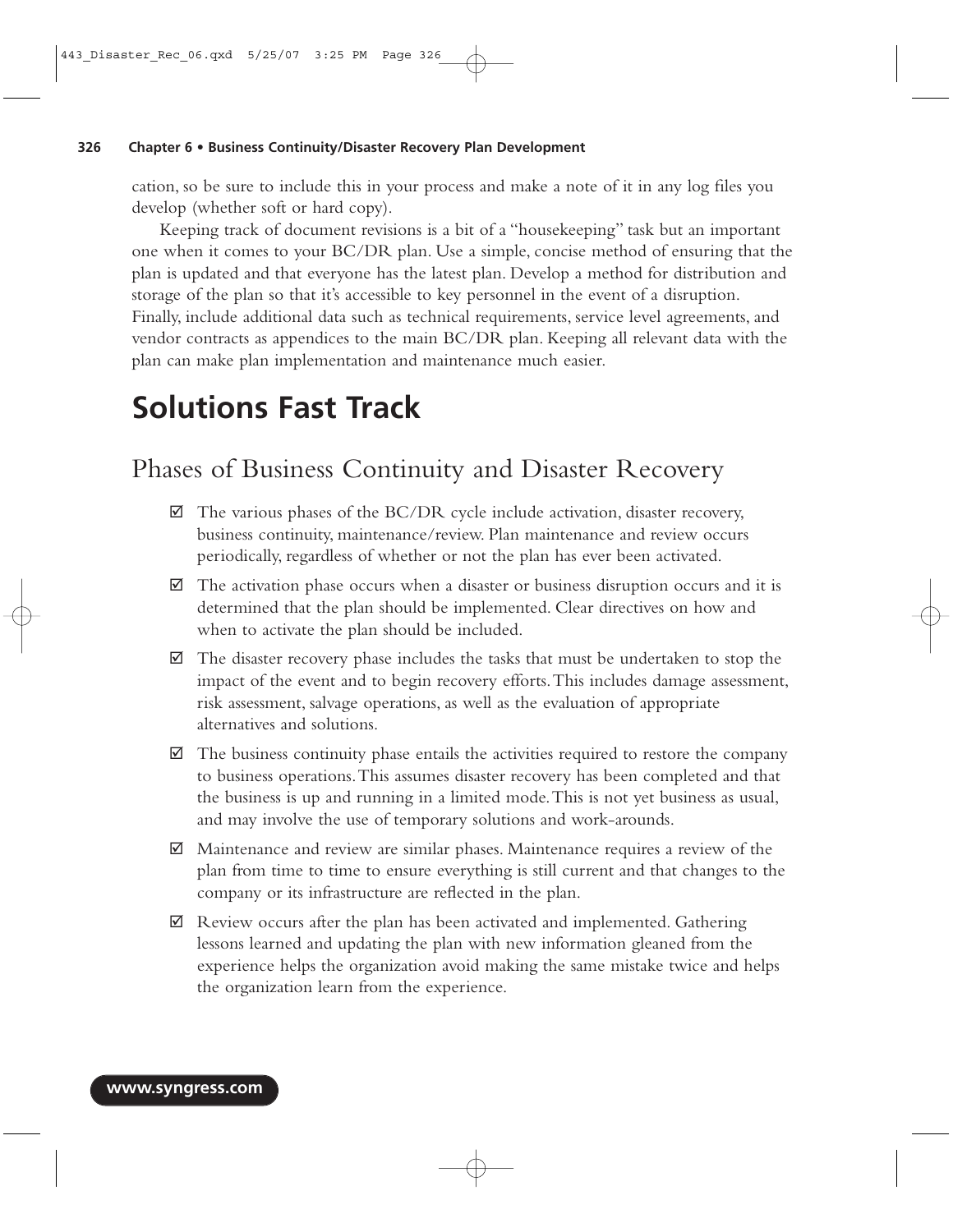#### Defining BC/DR Teams and Key Personnel

- You should have already identified key personnel, positions, skills, and expertise needed for your BC/DR activities. In this phase, you should form your BC/DR teams based on those stated needs.
- $\boxtimes$  There are many different types of teams you may need. In smaller companies, people may take on multiple roles. Be sure teams are large enough to accommodate the potential that one or more team members may be unavailable during or after a disaster (for a variety of reasons).
- $\boxtimes$  Key personnel should also be identified at this time. This may include certain members of the executive or management team, people or vendors with specific skills needed, and the like.

#### Defining Tasks, Assigning Resources

- $\boxtimes$  Tasks, owners, timelines, budgets, dependencies, and completion criteria are among the details that should be developed for BC/DR plan activities. Additional detail and checklists are provided in Chapter 7.
- $\boxtimes$  All the tasks needed to activate, implement, manage, and monitor the BC/DR plan in action should be defined.You can create project plans for each subsection of work or develop detailed checklists.
- $\boxtimes$  Be sure to note key internal and external dependencies for tasks. Milestones should be added to your project plan or as items on a checklist.
- Maximum downtime and other time-based objectives should be noted and addressed within the project plan or checklist.
- Contracts for alternate sites, equipment, and other products/services should be defined in the BC/DR plan as well.The finalized contracts can be added as appendices to the final BC/DR document. Include service level agreements, where applicable.
- $\boxtimes$  Address MTD and other constraints along with legal or regulatory requirements that must be met in the aftermath of a disruption to ensure continued compliance.

#### Communications Plans

 There are many different kinds of communications needs during and after a major event, disruption, or disaster.You should develop plans for communicating with various stakeholders in these cases.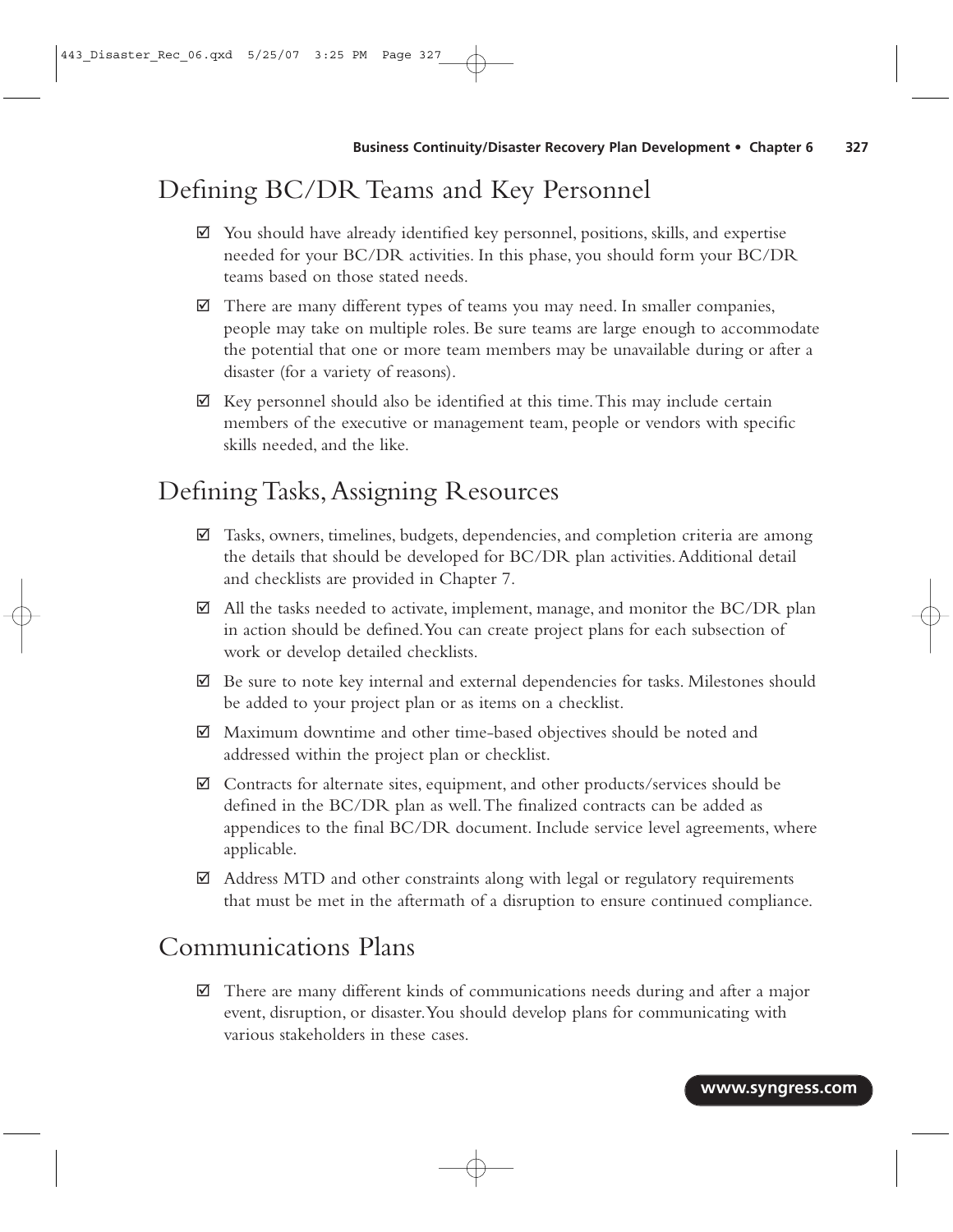- Management and employees require communication regarding the current status of the business, where/when/how to report to work, who to contact for information, and so on.This often is handled by the HR team, who can be tasked with managing the employee communication plan.
- $\boxtimes$  External communications are needed to contact key customers, vendors, suppliers, and contractors to notify them of the event and the company's next steps.
- $\boxtimes$  Communications with local, national, and international media may be required. In these cases, it's best to have someone from the company who is trained in media relations handle these communications. PR firms often offer plan development, training, and guidance in the aftermath of an event.
- $\boxtimes$  In some cases, the information communicated can become the basis of legal action in the future.Therefore, you should consult with your company's legal counsel or an expert in media relations to determine how, what, when, and where information should be communicated.This should be done before any emergency communication is needed.

#### Event Logs, Change Control

- $\boxtimes$  Event logs, like emergency communication, can become the basis of legal action, so be sure to understand the requirements and constraints various kinds of emergency reporting may have on your company.
- $\boxtimes$  Event logs help you keep track of what's going on, what's been done, and what needs to be done next. Keeping detailed logs in real time helps keep track of details that might later be lost.
- $\boxtimes$  Your company may be required to meet certain legal or regulatory reporting requirements. Event logs can be helpful in ensuring you meet those requirements. Consult with legal counsel if necessary and include these requirements in soft or hard copies of your logs.
- $\boxtimes$  Changes to the BC/DR plan should be tracked and noted so that team members can easily determine if they have the latest revision of the document as well as the general nature of those revisions. Be sure to develop a distribution system that notifies team members of new revisions, provides a method for accessing new documents, and reminds teams to print and store the documents in locations accessible both on- and off-site.
- $\boxtimes$  BC/DR plans should be treated as confidential documents. They should be handled and stored in a secure manner and old copies should be destroyed appropriately.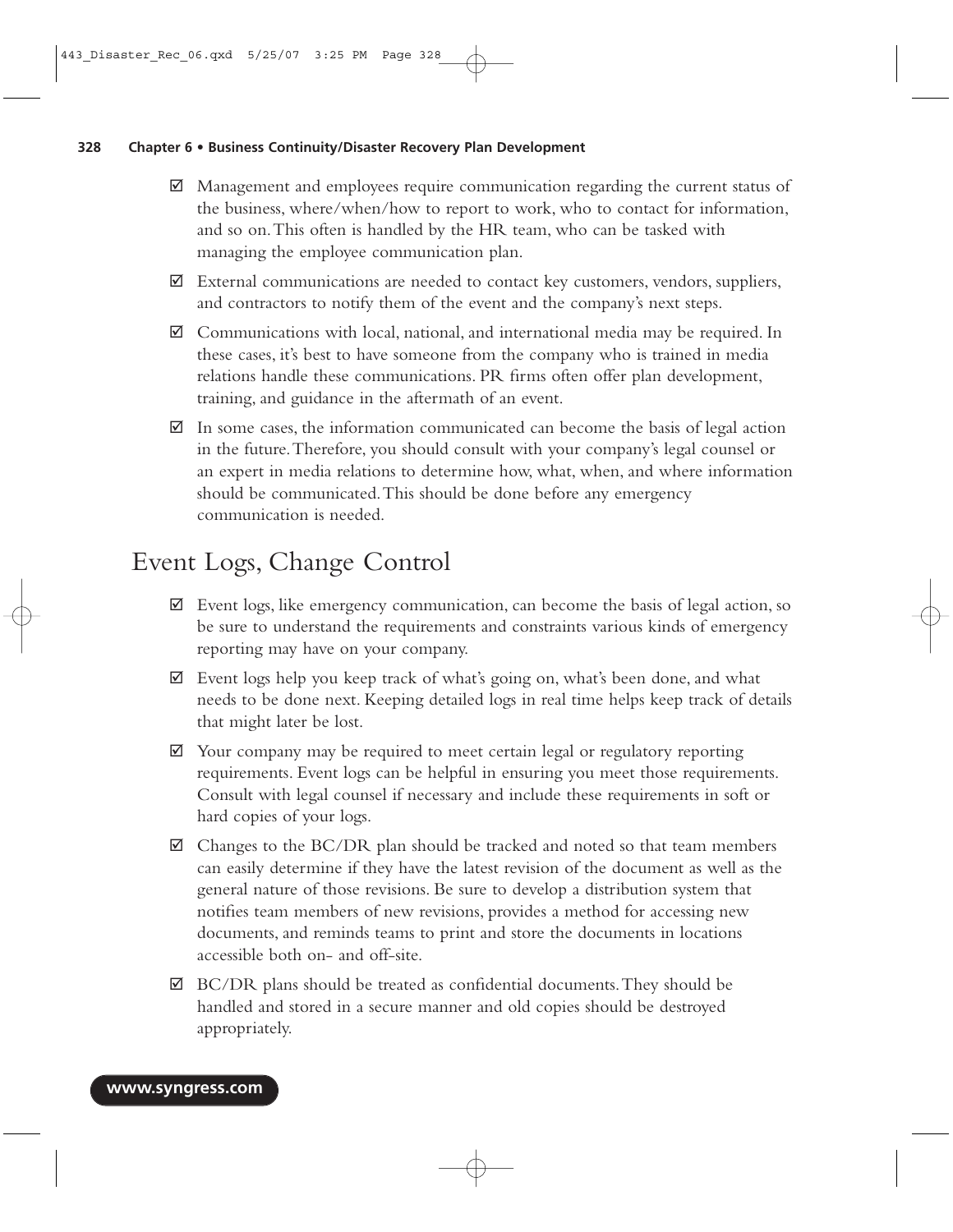### Appendices

- $\boxtimes$  Information that should not be included in the body of the plan but that is nonetheless vital to the plan should be included at the end as an appendix.
- Appendix data can include event log or other document templates, vendor contracts, technical specifications, service level agreements, customer contacts, or any other relevant data that would be useful to have along with the BC/DR plan if/when it's activated.

# **Frequently Asked Questions**

The following Frequently Asked Questions, answered by the authors of this book, are designed to both measure your understanding of the concepts presented in this chapter and to assist you with real-life implementation of these concepts. To have your questions about this chapter answered by the author, browse to **www. syngress.com/solutions** and click on the **"Ask the Author"** form.

- **Q:** Our IT department consists of three people and our company has one location with 50 employees. It seems all the information in this chapter is a bit of over kill.Any comments on that perspective?
- **A:** Yes.There is a lot of information in this chapter and some of it may not apply to all companies, including small companies like yours. However, it's important that you review and consider all this information so that you can develop a comprehensive plan appropriate to your organization. When it's all said and done, you may not include the bulk of what's included here, but you will most likely feel confident you're not missing something major. Because each company is unique, there really is no one-size-fits-all solution. Instead, we have to raise as many potential points as we can and allow you to incorporate or exclude that data as you see fit. If you're in a small company, your plan may be very short. It might include plans for storing your backups off site, plans for buying or renting new computers after a disaster, and a contact list—if that's what you and your company feel is important.At the end of your planning process, you should have a plan that you're comfortable with—a plan that will enable you to recover from a minor or major business disruption in the time and at the cost you've designated.
- **Q:** Our planning process has gotten bogged down in this very step. We managed to perform the various analyses, but now no one seems to have the time or energy to actually develop the plan—to actually define what we'll do, step by step.Any suggestions for how to move forward?
- **A:** It can be difficult to maintain momentum, especially when the analysis activities take a fair amount of time and effort. Teams can lose participants or simply lose focus and